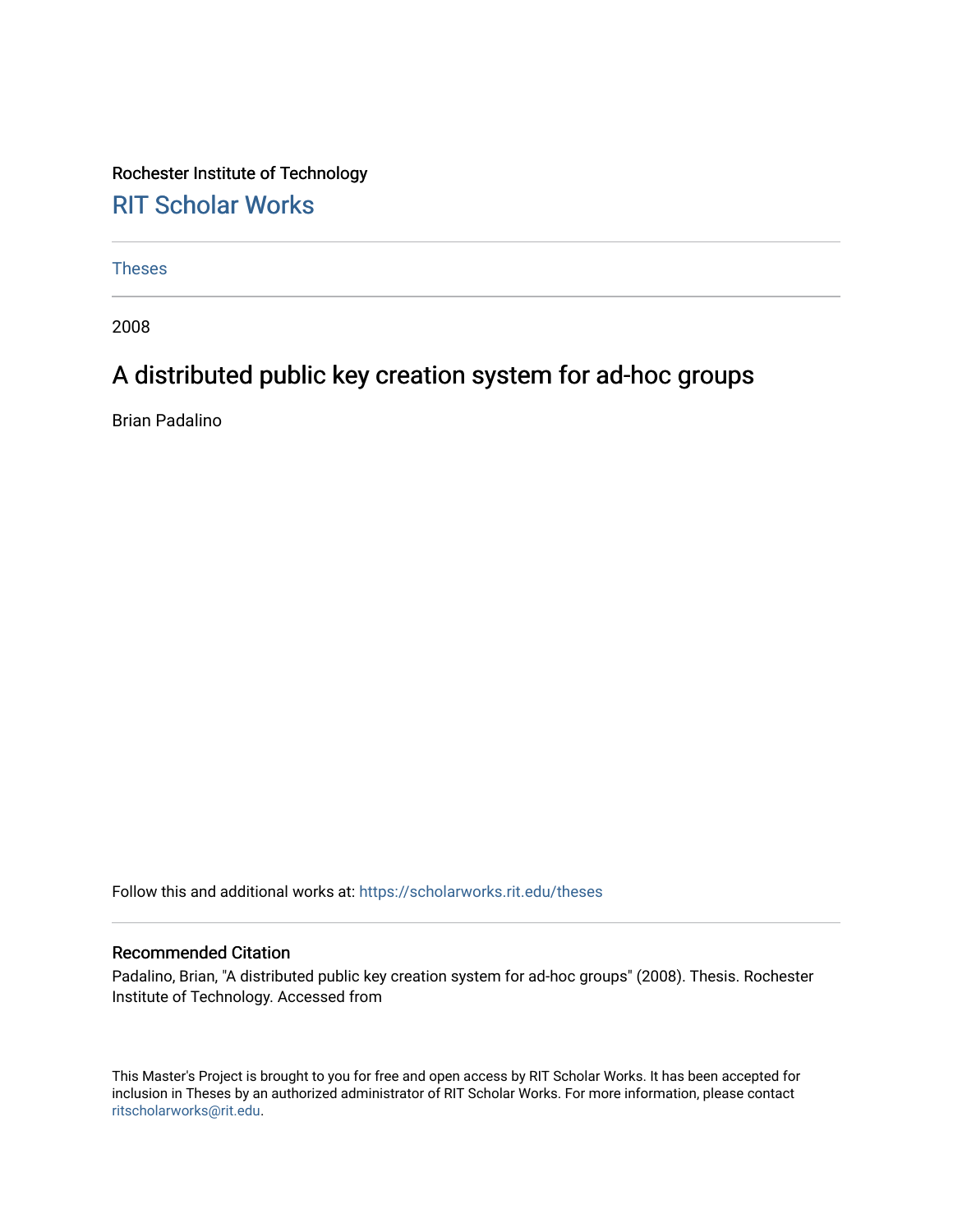# A Distributed Public Key Creation System For Ad-Hoc Groups

Brian Padalino (bcp5143@cs.rit.edu)

September 12, 2007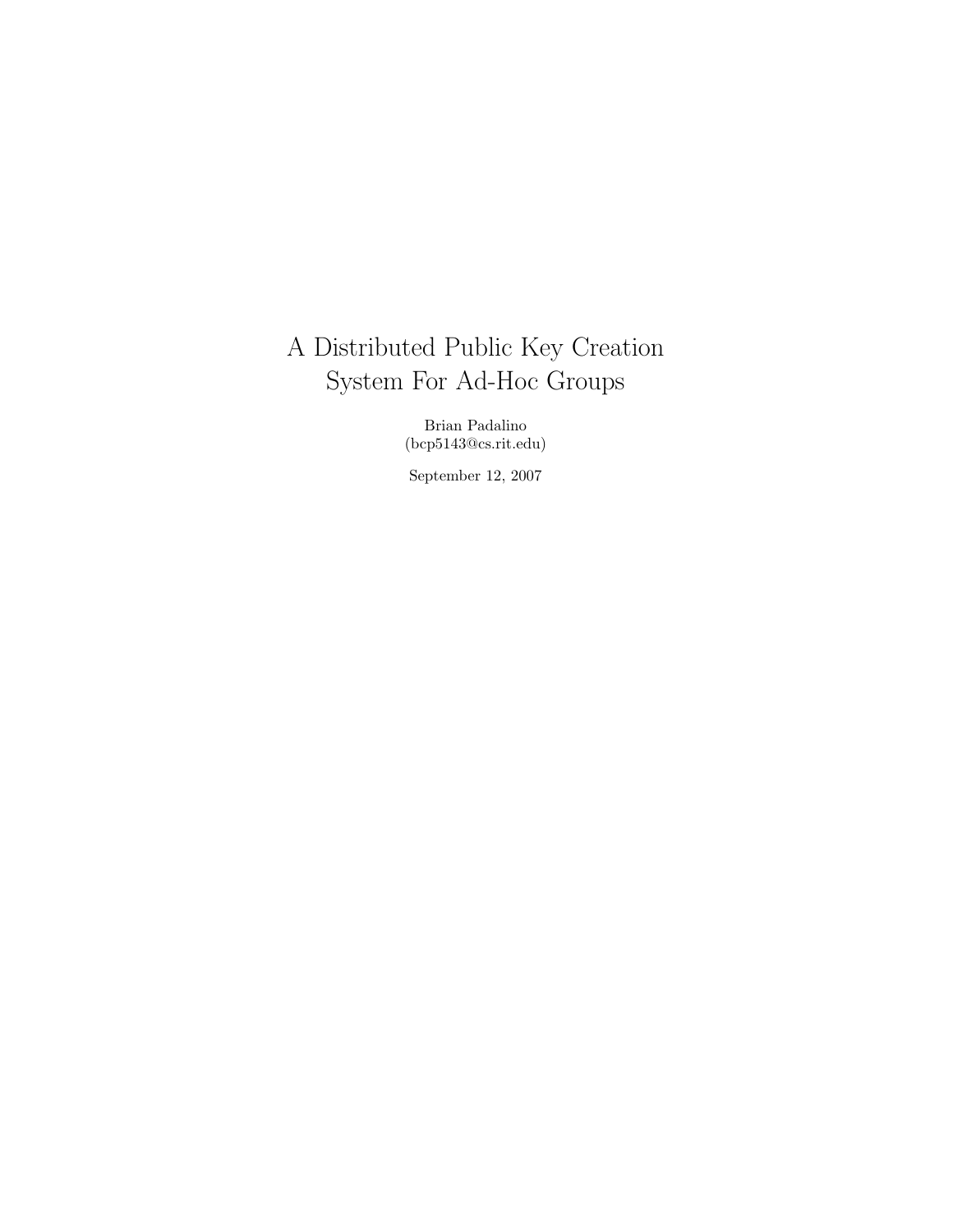## Contents

| Introduction                                                                                                                                                                                                                               | 4                                                              |
|--------------------------------------------------------------------------------------------------------------------------------------------------------------------------------------------------------------------------------------------|----------------------------------------------------------------|
| Classical RSA<br>2.1<br>2.2                                                                                                                                                                                                                | 4<br>$\overline{4}$<br>$\bf 5$                                 |
| $k$ -Group RSA<br>$3.1\,$<br>$k$ -Group RSA Algorithm Overview<br>3.2                                                                                                                                                                      | 6<br>6<br>$\overline{7}$                                       |
| <b>Creating the Group</b>                                                                                                                                                                                                                  | 7                                                              |
| Choosing and Sharing Candidates<br>5.1<br>5.2                                                                                                                                                                                              | 8<br>8<br>9                                                    |
| Finding the product $N$ from Shared Candidates<br>Adding and Multiplying Candidates<br>$6.1\,$<br>6.2<br>6.2.1                                                                                                                             | 10<br>10<br>11<br>11                                           |
| Testing Biprimality of $N$<br>7.1<br>7.2<br>7.2.1<br>7.3<br>$Step(4) Test \dots \dots \dots \dots \dots \dots \dots \dots \dots \dots \dots \dots$<br>$Step(4)$ Example $\ldots \ldots \ldots \ldots \ldots \ldots \ldots \ldots$<br>7.3.1 | 12<br>12<br>13<br>14<br>14<br>15                               |
| Finding $e^{-1} \mod \phi(N)$<br>8.1                                                                                                                                                                                                       | 15<br>16                                                       |
| <b>Testing The Group</b>                                                                                                                                                                                                                   | 18                                                             |
| 10 Software Architecture                                                                                                                                                                                                                   | 18<br>19<br>19<br>19<br>20<br>20<br>21<br>22<br>22<br>24<br>24 |
|                                                                                                                                                                                                                                            | 10.10Creating the Group                                        |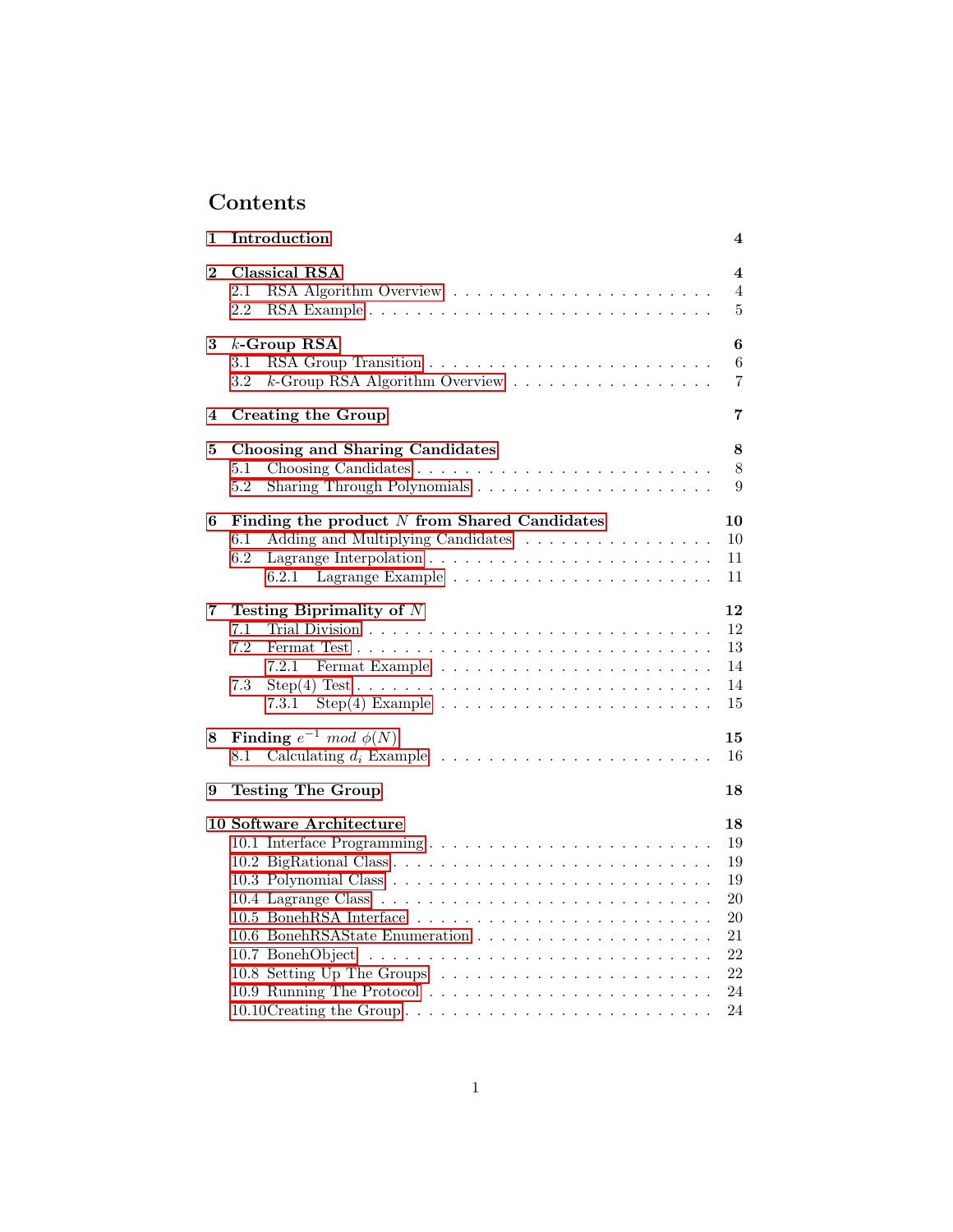| 11 Results                                                                                          | 25 |
|-----------------------------------------------------------------------------------------------------|----|
|                                                                                                     |    |
| 11.2 Experimental $\ldots \ldots \ldots \ldots \ldots \ldots \ldots \ldots \ldots \ldots \ldots 27$ |    |
| 12 Conclusion                                                                                       | 29 |
| <b>13 Future Work</b>                                                                               | 30 |
| 14 References                                                                                       |    |

# List of Figures

| $\mathbf{1}$   | 5                                                                       |
|----------------|-------------------------------------------------------------------------|
| $\overline{2}$ | $\overline{7}$                                                          |
| 3              | 20<br>BigRational Class Public Methods                                  |
| 4              | 20                                                                      |
| 5              | 21                                                                      |
| 6              | 21                                                                      |
| 7              | 22                                                                      |
| 8              | Initiator Using M2MI for Group Communication<br>23                      |
| 9              | 23<br>Example Setting Up The Initiator                                  |
| 10             | 24                                                                      |
| 11             | Showing Initiator Relationship with Other Objects $\ldots \ldots$<br>25 |
| 12             | 28<br>Average Number of Trails Total                                    |
| 13             | Average Number of Trails Successful<br>28                               |
| 14             | 33                                                                      |
| 15             | 34                                                                      |
| 16             | 34                                                                      |
| 17             | 35                                                                      |
| 18             | $35\,$                                                                  |
| 19             | 36                                                                      |
| 20             | 36                                                                      |
| 21             | 37                                                                      |
| 22             | 37                                                                      |
| 23             | 38                                                                      |
| 24             | 38                                                                      |
| 25             | 39                                                                      |
| 26             | Cumulative Percentage $log_2(N) = 2048$<br>39                           |
| 27             | 40                                                                      |
| 28             | Cumulative Percentage $log_2(N) = 4096$<br>40                           |

## List of Tables

| Players' choices of $f(x)$ , $g(x)$ , and $h(x)$  |  |
|---------------------------------------------------|--|
| Calculating individual components for each player |  |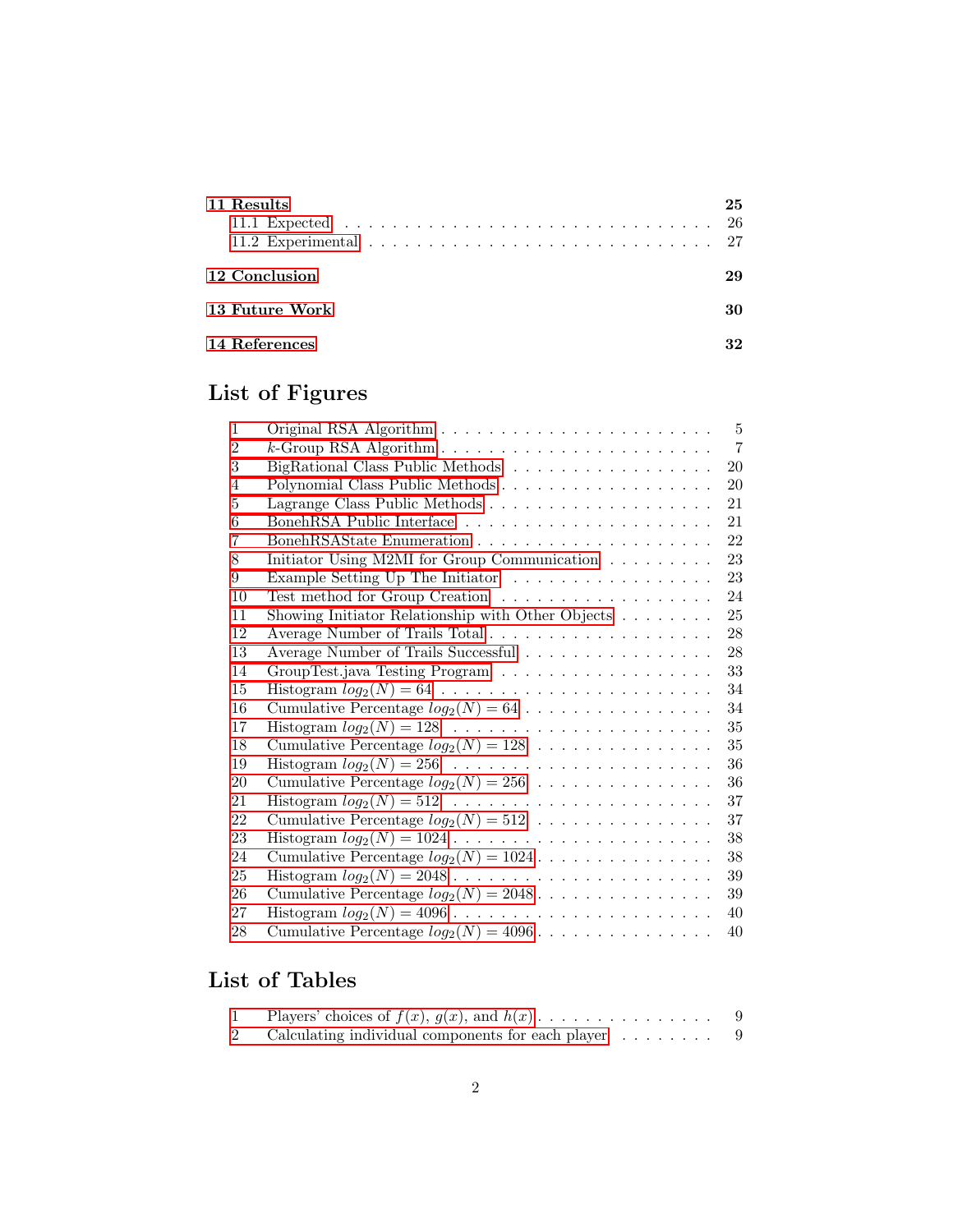| 3   | Calculation of individual $N(i)$ components 10                                    |  |
|-----|-----------------------------------------------------------------------------------|--|
| 4   | Lagrange interpolation of players values $\ldots \ldots \ldots \ldots \ldots 12$  |  |
| -5  | Calculating Fermat Values for players 14                                          |  |
| -6  |                                                                                   |  |
| -7  |                                                                                   |  |
| -8  | Determining plaintext p from ciphertext $c \ldots \ldots \ldots \ldots \ldots 18$ |  |
| -9  | Average Rounds To Create A $k$ -sized RSA Group 27                                |  |
| -10 |                                                                                   |  |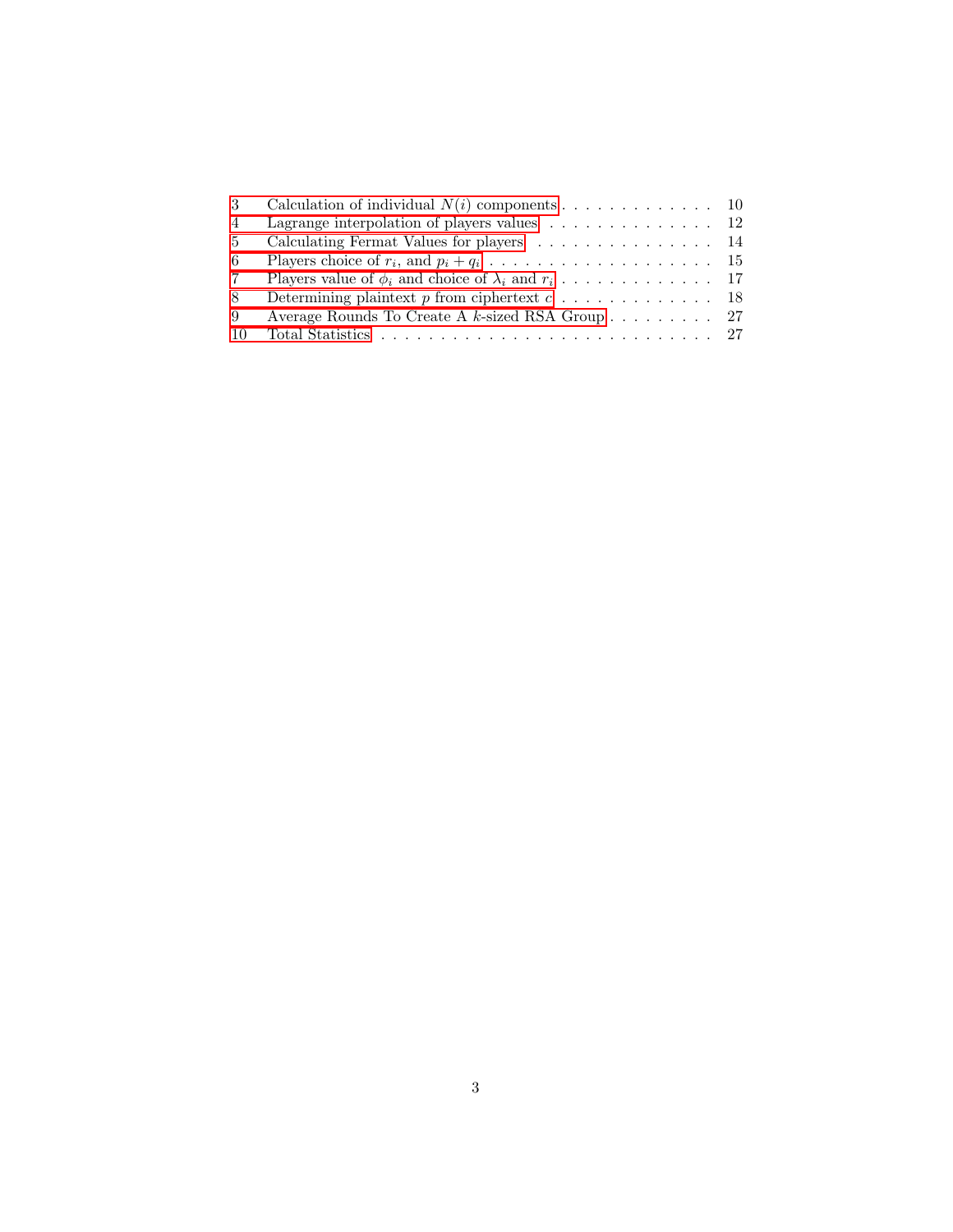#### Abstract

Ad-hoc networks are on the forefront of technological advances as more embedded devices allow for wireless communications without necessarily requiring a network infrastructure to connect to. One of the larger problems associated with such ad-hoc networks is the lack of being able to access a PKI to create individual secure sessions for these groups being created. For this project, an implementation generating the public and private keys for an RSA public-key protocol has been created on top of the M2MI middleware developed at RIT. In this implementation, as originally described by Dan Boneh, all parties help contribute to the generation of the RSA public modulus,  $N$ , without explicitly knowing the factorization of it. It has been shown that this implementation requires, on average, 32689 rounds of the protocol to create a 1024-bit RSA modulus for the group, and has an approximate growth of  $\frac{log_2(N)}{2^5}$  rounds per bit.

## <span id="page-5-0"></span>1 Introduction

Recent publications have outlined a method for creating an RSA modulus, comprised of two prime numbers, within a distributed group to be possible. This project uses the M2MI layer developed at the Rochester Institute of Technology to create a group RSA modulus with separate decryption keys for each player in the group.

A few assumptions were made for the sake of simplicity. One such assumption is that each of the players will follow an honest-but-curious scenario and will not stray from the protocol. Secondly, a secure layer between the communicating objects was not added. Instead, it was assumed that all group public communications would be handled over an M2MI.Omnihandle whereas all private communications were over M2MI.Unihandles. This decision was made to limit the scope of the project to the creation of the RSA group. This is not an issue since the M2MI layer can be modified for secure Unihandle communications without affecting the results from this project.

## <span id="page-5-1"></span>2 Classical RSA

The classical RSA algorithm was developed by Ron Rivest, Adi Shamir, and Len Adleman at MIT in 1977. It is a public-key cryptography system that works between two parties over a public channel with the intention on making the channel private without requiring any previous communications.

### <span id="page-5-2"></span>2.1 RSA Algorithm Overview

The original algorithm as presented by Rivest, Shamir, and Adleman uses the properties of modular exponentiation along with prime numbers to "secretly" share information over a public channel. The algorithm uses the product of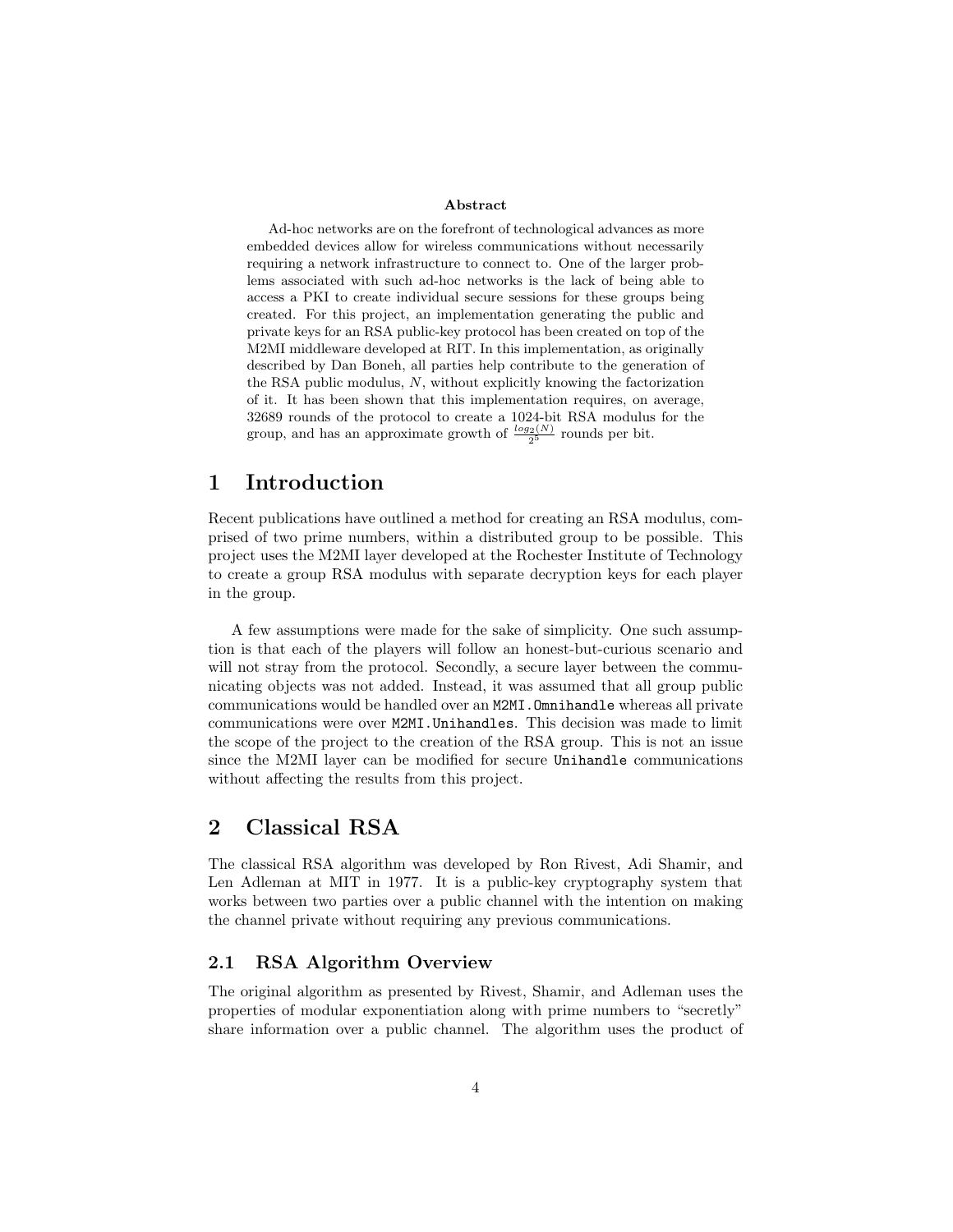RSA Algorithm Input: Nothing **Output:** Public-key $(e, N)$ , Private-key $(p, q, d)$ 1. Choose two large prime numbers: p, q 2. Compute  $N = p \cdot q$ 3. Compute  $\phi(N) = (p-1) \cdot (q-1)$ 4. Choose an integer e such that  $gcd(e, \phi(N)) = 1$ 

5. Compute d such that  $de = 1 \mod(\phi(N))$ 

<span id="page-6-1"></span>Figure 1: Original RSA Algorithm

two very large prime numbers to create a public modulus to perform numeric operations on which allows for information to be obscured in a way believed to be very difficult to reverse without knowing the factorization of the modulus.

Though it is not proven that factorization is a problem that is extremely difficult, it is believed to be within that problem class. For that reason, RSA is the standard used in electronic commerce websites throughout the Internet.

#### <span id="page-6-0"></span>2.2 RSA Example

A simple example is shown so that the steps of the RSA protocol can be followed and correlated to the group setting as presented later in the paper. It should be noted that even using relatively small values for  $p$  and  $q$  yields a relatively large value for N.

Using the values  $e = 31$ ,  $p = 887$  and  $q = 991$ , calculate d and test encryption and decryption.

$$
N = 887 \cdot 991
$$
  
\n
$$
N = 879017
$$
  
\n
$$
\phi(N) = 886 \cdot 990
$$
  
\n
$$
\phi(N) = 877140
$$
  
\n
$$
e = 31
$$
  
\n
$$
d = e^{-1} \mod \phi(N)
$$
  
\n
$$
d = 707371
$$

After calculating d, we can test the algorithm by encrypting a test message. For this, we will use  $m = 192$ .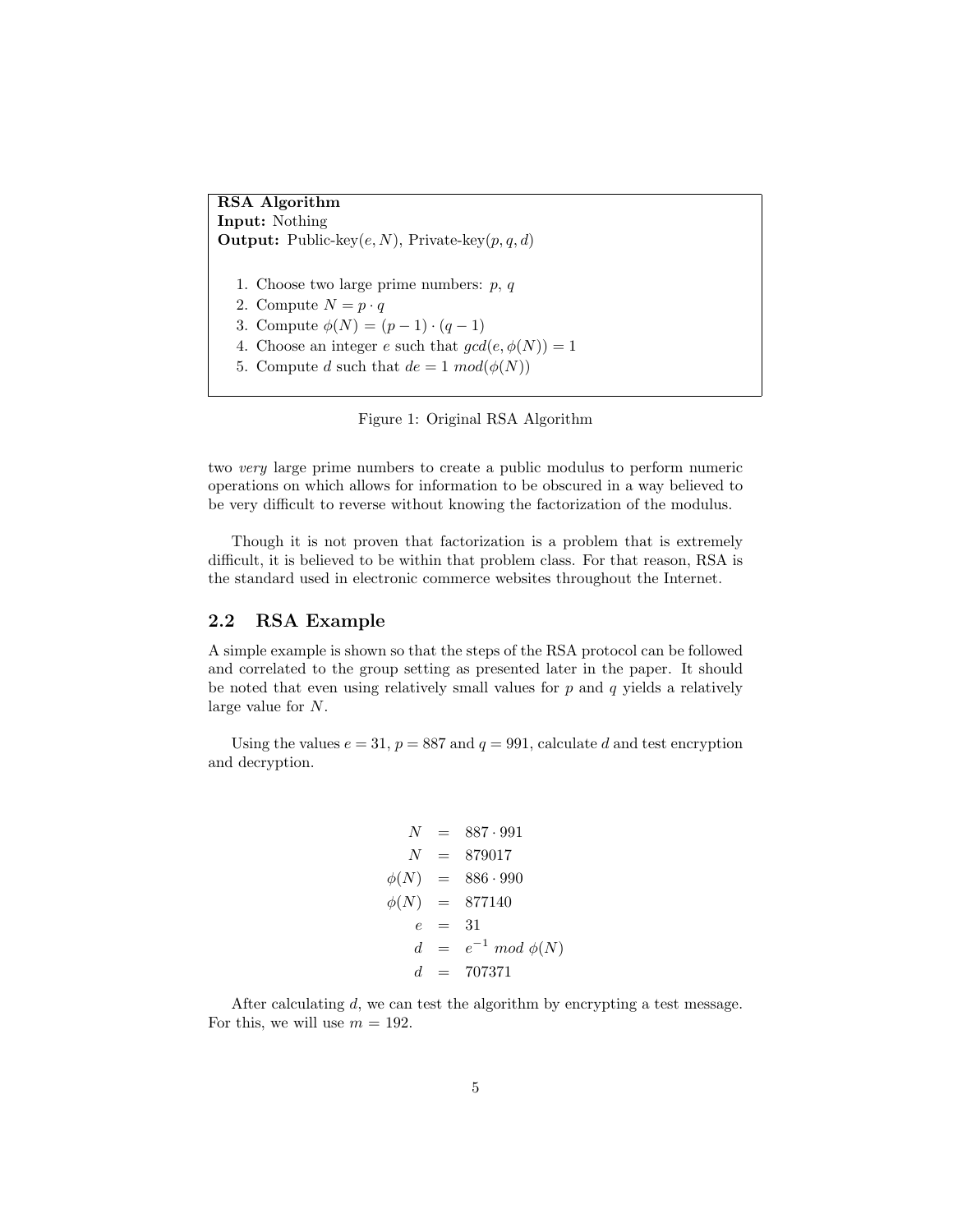$c = m^e \mod N$  $c = 192^{31} \mod 879017$  $c = 118121$ 

For this particular example, the ciphertext being sent over the public channel is equal to the number 118121 mod 879017. At this point, we should be able to apply the decryption exponent as calculated to reveal the original message.

> $p = c^d \mod N$  $p = 118121^{707371} \mod 879017$  $p = 192$

Thus, the RSA public-key crypto system example shows that given the correct public and private-key pairs, a message can be sent over public channels safely and securely.

The values for  $p$  and  $q$  used in the example are very small numbers - on the order of 10-bits. For standard security, a 1024-bit modulus (512-bit prime numbers) should be considered. If higher security is desired, a 2048-bit modulus should be used with other precautions when choosing the values of  $p$  and q. Further information can be referenced in Bruce Schneier's book, Applied Cryptography.

## <span id="page-7-0"></span>3 k-Group RSA

The idea behind RSA is very important to understand as it allows two parties to share information over a public channel in such a manner that only those members will know exactly what is being communicated. In a group setting, doing such a thing would require pairs between everyone being formed and the same message being encrypted k times, sent k times, and decrypted k times. The goal for a group setting should be one message being encrypted, broadcast once to everyone, decrypted and shared k times.

### <span id="page-7-1"></span>3.1 RSA Group Transition

The RSA algorithm has been incorporated into many electronic commerce protocols and is widely regarded as the de-facto standard for public-key cryptography. Unfortunately, the original RSA algorithm only works when dealing with a two-party system and wanting to securely share information between the two parties over a public channel.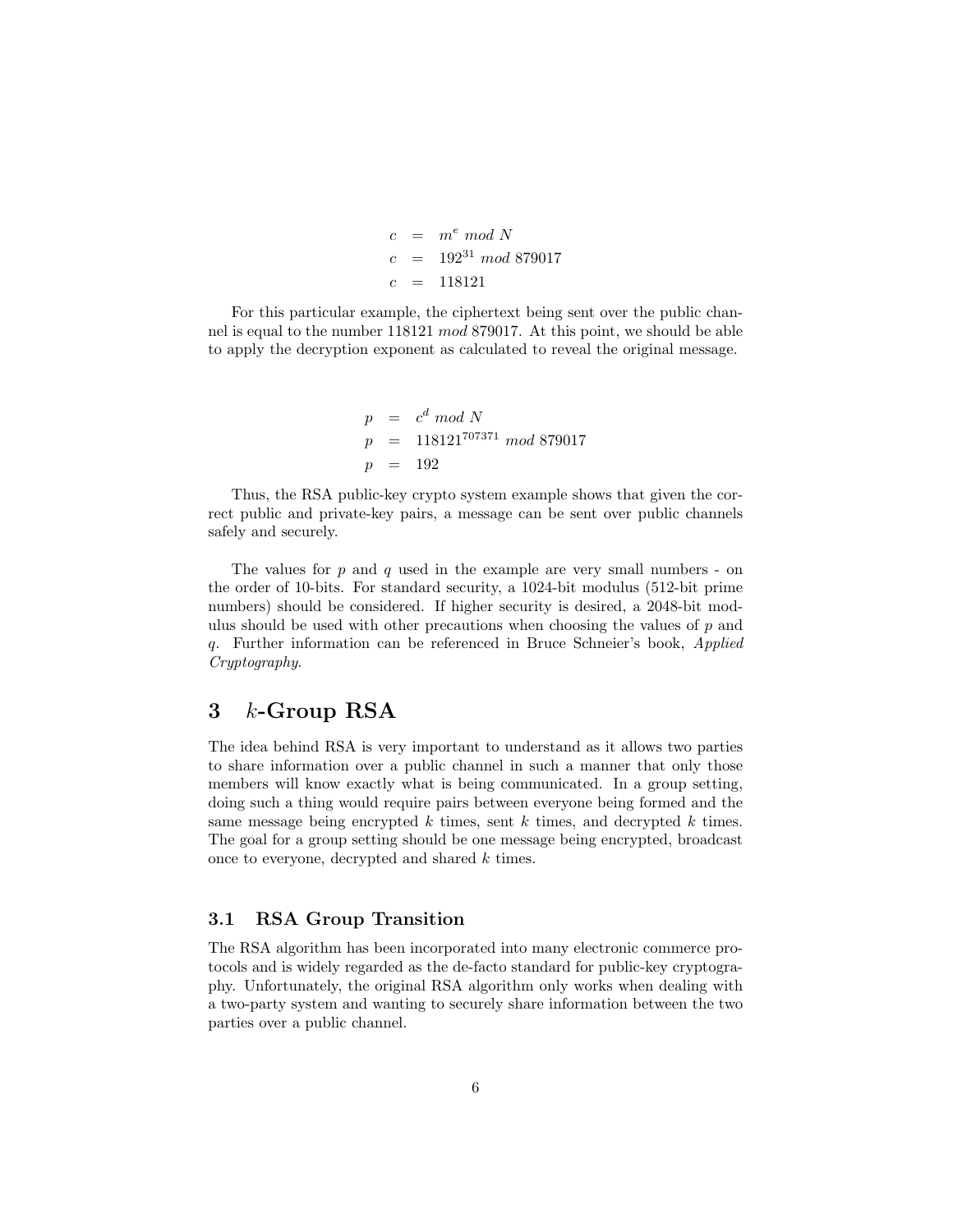k-Group RSA Algorithm Input: Nothing **Output:** Public-key $(e, N)$ , k Private-keys $(p_i, q_i, r_i, \alpha, \beta)$ 

- 1. Members choose random values for  $p$  and  $q$
- 2. Members share and combine  $p$  and  $q$  candidates to calculate  $N$
- 3. Members collectively test biprimality of N based on Fermat test
- 4. Members collectively test biprimality of N based on Boneh protocol
- 5. Use Catalano protocol to calculate individual private keys

<span id="page-8-2"></span>Figure 2: k-Group RSA Algorithm

Luckily, due to the homomorphic properties of the original RSA concept, the algorithm needs only a few collaborative tweaks to extend from a twoparty system to an k-party algorithm. Dan Boneh described an algorithm in which the homomorphic properties of the algorithm are exploited while using the scrambling and secure properties of distributed polynomial computation to create a group RSA protocol.

### <span id="page-8-0"></span>3.2 k-Group RSA Algorithm Overview

The algorithm leverages Shamir's "How To Share A Secret" paper wherein he proposes using randomly generated polynomials to perform such tasks as addition and multiplication. The method, as proposed by Shamir, uses the free term, or  $f(0)$ , of the polynomial as the value to be shared with every other coefficient randomly chosen. Overall, this is a very effective way of sharing the information with the group of semi-trusted players.

Once members are chosen, the algorithm is followed with points restarting with failures for the tests. For example, the biprimality tests may fail numerous times before the Catalano protocol is actually started.

All the data that was shared on an individual basis with each of the players was done so that a small modification to the M2MI layer can handle the level of point-to-point secure channels required.

## <span id="page-8-1"></span>4 Creating the Group

There are two different roles when forming a group: initiator and member. The initiator is, as the name suggests, the member which suggests forming the group. There can only be one initiator of a group, but many members. Moreover, the initiator has the special task of maintaining the state of the different members of the group and ensuring synchronization in the protocol. Members, on the other hand, are simply players in the creation process. Their main purpose is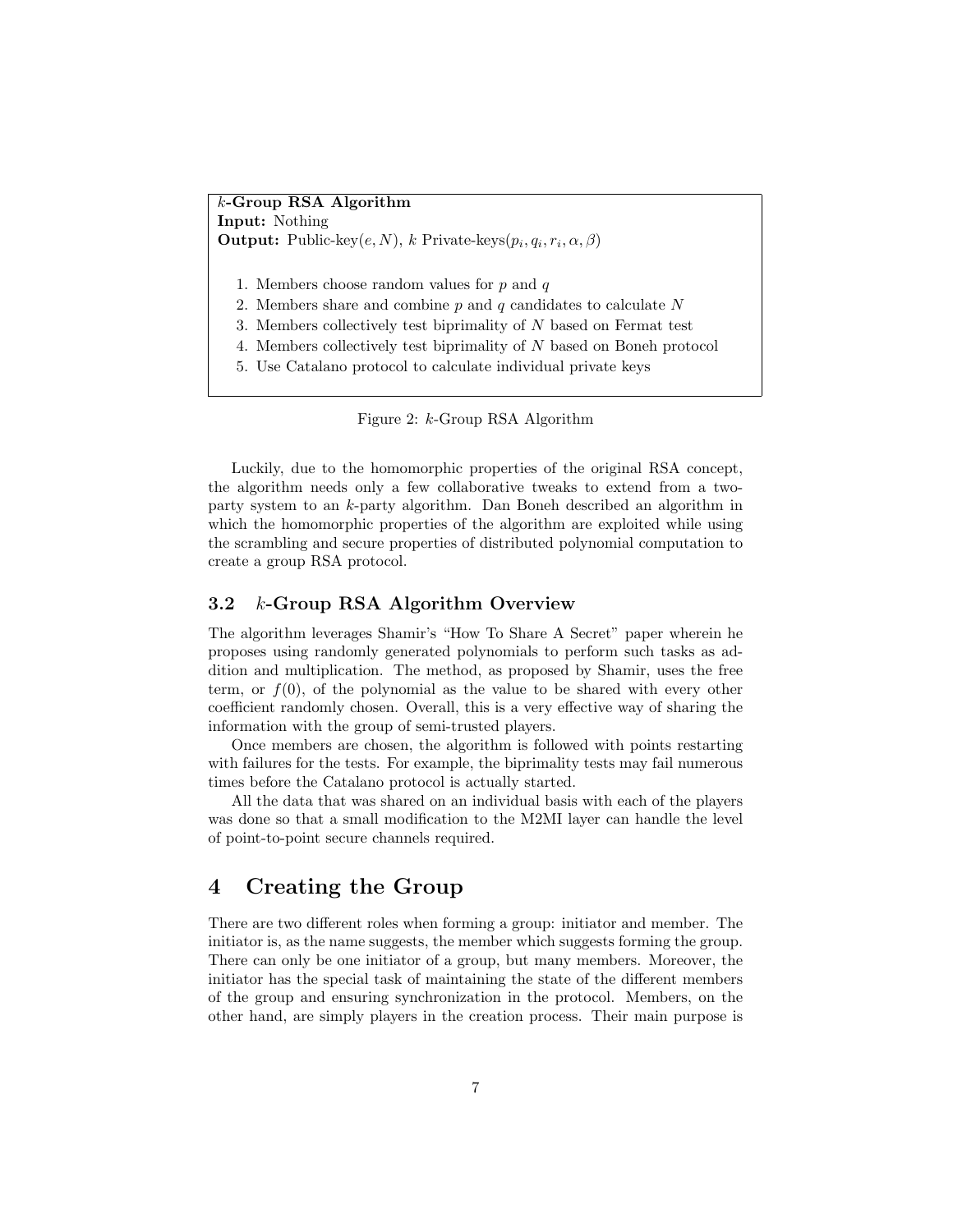to perform tasks and report back to the initiator.

Since the entire group creation process starts with the initiator, it's up to the initiator to create the member threshold and keep track of members joining and requesting to join the group. As members are being added to the group, a member list is constructed with an associated member ID. The initiator always has a member ID of 1 while every other member can have any other number, but for simplicity an incrementing member ID is used.

After the initiator has the required number of members in the member list, the list is distributed to all members. From this point, the algorithm starts the distributed process of calculating all necessary information for the formation of the secure group.

## <span id="page-9-0"></span>5 Choosing and Sharing Candidates

Once the group is created, it is up to the initiator to keep track of the state of each of the members. Moreover, it is up to the member to keep sending updated states to the initiator after completing a task.

#### <span id="page-9-1"></span>5.1 Choosing Candidates

After the initial formation of the group and the member list is shared, the first step of the process is to select candidates and the sharing polynomials for the secret values of  $p$  and  $q$ .

For biprimality testing purposes later in the protocol, the secret values for p and q have to be Blum integers, or integers that are congruent to 3 mod 4. To ensure this, the initiator chooses their candidate to be congruent to 3 mod 4 while each member chooses a candidate that is congruent to 0 mod 4.

For choosing the polynomials for candidate sharing, each group member (including the initiator) chooses two random  $\lfloor \frac{k}{2} \rfloor$  degree polynomials,  $f(x)$  and  $g(x)$  where k is equal to the number of members in the entire group and the free term is equal to the candidate value. This will allow that for every  $f(x)$  chosen by every member, the evaluation  $f(0)$  is equal to their candidate,  $p_i$ . The same logic can be applied to  $g(0)$  and the respective candidate  $q_i$ .

Lastly, a randomizing polynomial,  $h(x)$  with a degree of  $k-1$  and a free term of 0 is chosen. This is strictly used as an extra measure for randomization.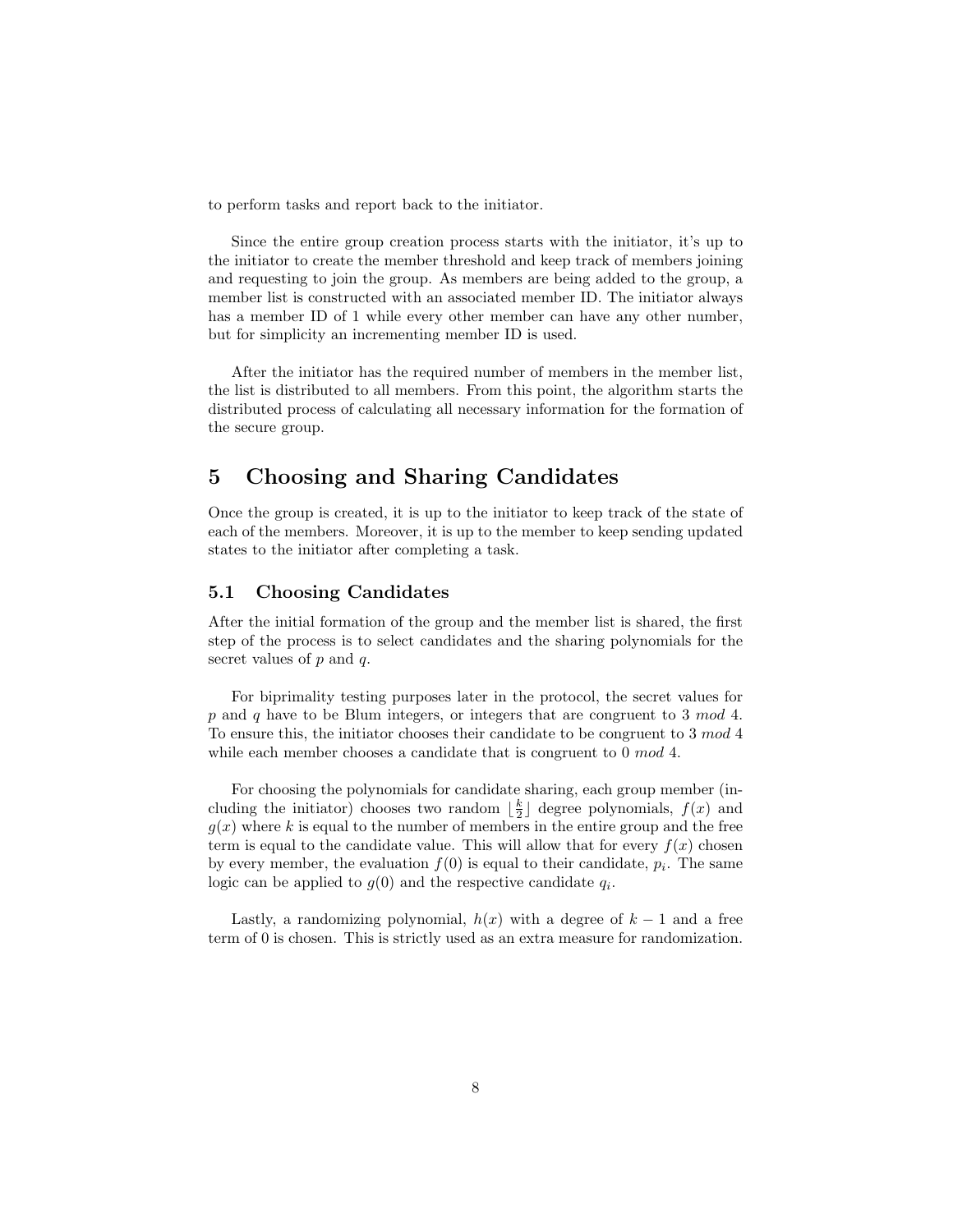### <span id="page-10-0"></span>5.2 Sharing Through Polynomials

As Shamir pointed out in his essay "How To Share A Secret", the use of polynomials can be used to create a system where an unknown secret can be shared between multiple parties. The interesting note in regard to this polynomial sharing is that each member has the ability to contribute to the secret without explicitly knowing the value of the secret in question. It is through this property that the candidates for  $p$  and  $q$  are shared and combined.

| <b>Player</b> | f(x)         | q(x)        | h(x)                |
|---------------|--------------|-------------|---------------------|
|               | $143x + 299$ | $-240x+311$ | $178x^2 - 582x + 0$ |
| 2             | $-180x+424$  | $50x + 400$ | $24x^2-210x+0$      |
| З             | $100x + 164$ | $-64x+280$  | $93x^2 + 40x + 0$   |

<span id="page-10-1"></span>Table 1: Players' choices of  $f(x)$ ,  $g(x)$ , and  $h(x)$ 

For an example, a small  $k = 3$  group is being used, though the size of the group can be arbitrarily large. Each of the players chooses  $f(x)$ ,  $g(x)$ , and  $h(x)$ polynomials and sets their respective free terms to  $p_i$ ,  $q_i$  and 0. In the example,  $p_1$  corresponds to the value of 299,  $q_1$  to 311,  $p_2$  to 424,  $q_2$  to 400,  $p_3$  to 164, and finally  $q_3$  to 280.

Note here that, in the example, the sum of the  $f(x)$  free terms is 887 and the sum of the  $g(x)$  free terms is 991 - two distinct prime numbers. Moreover, note the product of the two values is 879017. Lastly, note that the values for  $p_1$  and  $q_1$  correlates to the proper Blum values that should be chosen for the initiator of the group.

With the polynomials chosen, each player can now securely and individually share the evaluation of each of the functions with each other player. Each of the k players evaluates the values of  $f(x)$ ,  $g(x)$ , and  $h(x)$  for every other members member ID and shares those values.

| $Player_i$ | $f_i(i)$ values   | $g_i(i)$ values | $h_i(i)$ values    |
|------------|-------------------|-----------------|--------------------|
|            | $442 + 244 + 264$ | $71+450+216$    | $-404 - 186 + 133$ |
|            | $585 + 64 + 364$  | $-169+500+152$  | $-452 - 324 + 452$ |
| 3          | 728 - 116+464     | $-409+550+88$   | $-144 - 414 + 957$ |

<span id="page-10-2"></span>Table 2: Calculating individual components for each player

For example,  $Player_1$  will receive k different shared values for each of the functions:  $f_i(1), g_i(1),$  and  $h_i(1)$ . Player<sub>2</sub> has their functions evaluated at the value of 2, and so forth up until  $Player_k$  is evaluated at k.

At this point, each player has shared their partial information with each other without revealing anything other than a single point on a secret polyno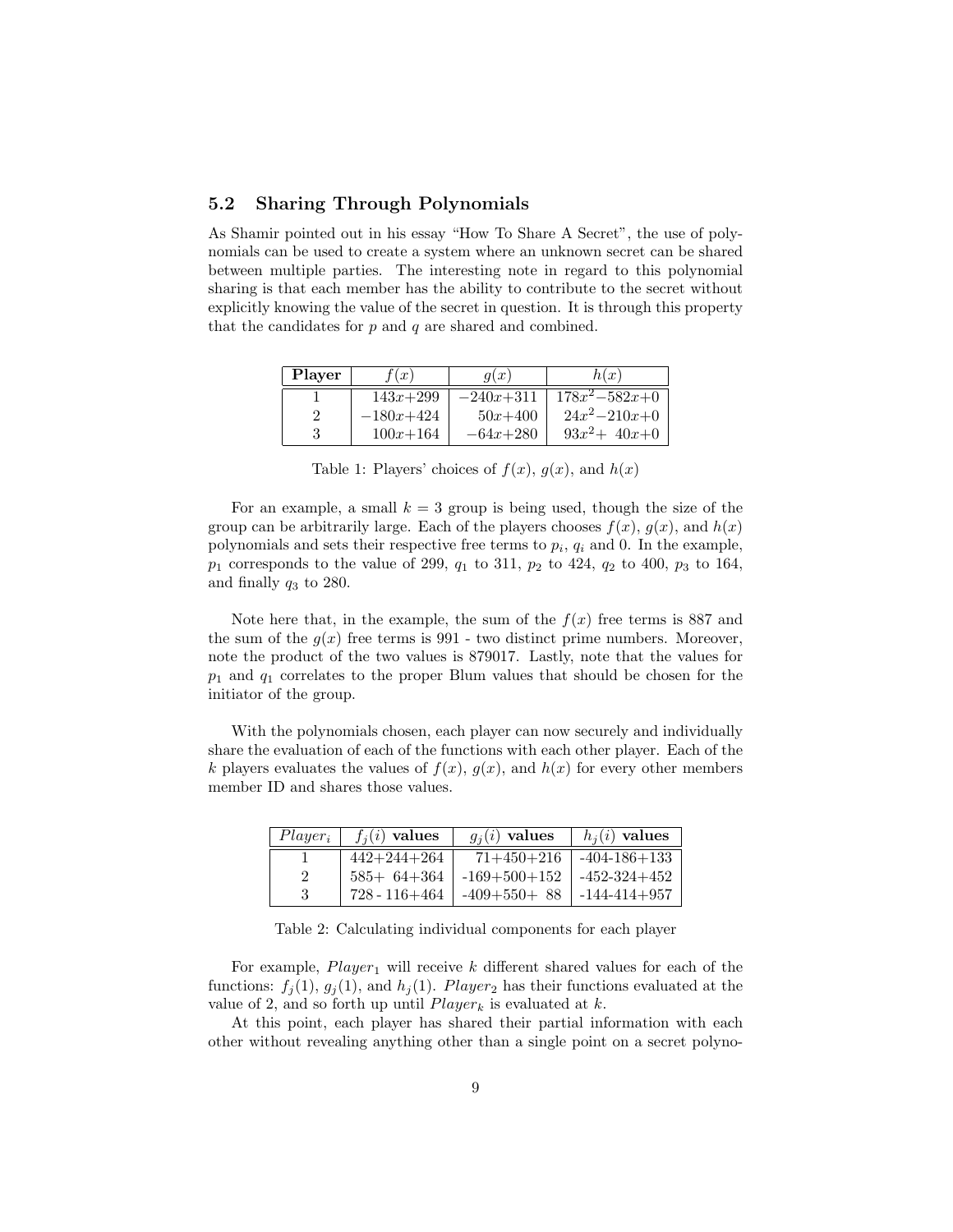mial. To get useful information from this, those secret polynomials are combined to create a single polynomial with the free term equal to the product of the sum of the free terms of all  $f_j(x)$  and  $g_j(x)$ .

## <span id="page-11-0"></span>6 Finding the product  $N$  from Shared Candidates

Now, each player uses the data they have collected to create their individual Nshare polynomial point. Each of these shares will then be viewed as a function evaluation of  $N(i)$ , where i is the member ID associated with the player.

$$
N(i) = \sum_{j=0}^{k} f_j(i) \cdot \sum_{j=0}^{k} g_j(i) + \sum_{j=0}^{k} h_j(i)
$$

Note the manipulation reveals nothing about the free-term of the polynomial generated in  $N(x)$ . In fact, all this function does is find a single point, i, on the function  $N(x)$  which is a  $k-1$  degree polynomial.

| $Player_i$ | $f_i(i)$ sum | $g_i(i)$ sum | $h_i(i)$ sum | (i     |
|------------|--------------|--------------|--------------|--------|
|            | 950          | 737          | -457         | 699693 |
| ച          | 1013         | 483          | -324         | 488955 |
| 3          | 1076         | 229          | 399          | 246803 |

<span id="page-11-2"></span>Table 3: Calculation of individual  $N(i)$  components

#### <span id="page-11-1"></span>6.1 Adding and Multiplying Candidates

In this step, an individual and secure communication is sent between each of the members of the group. The data being shared uses each member's ID to evaluate the functions  $f(x)$ ,  $g(x)$ , and  $h(x)$ . Each member sends this triple to each other member using their respective member ID for evaluation.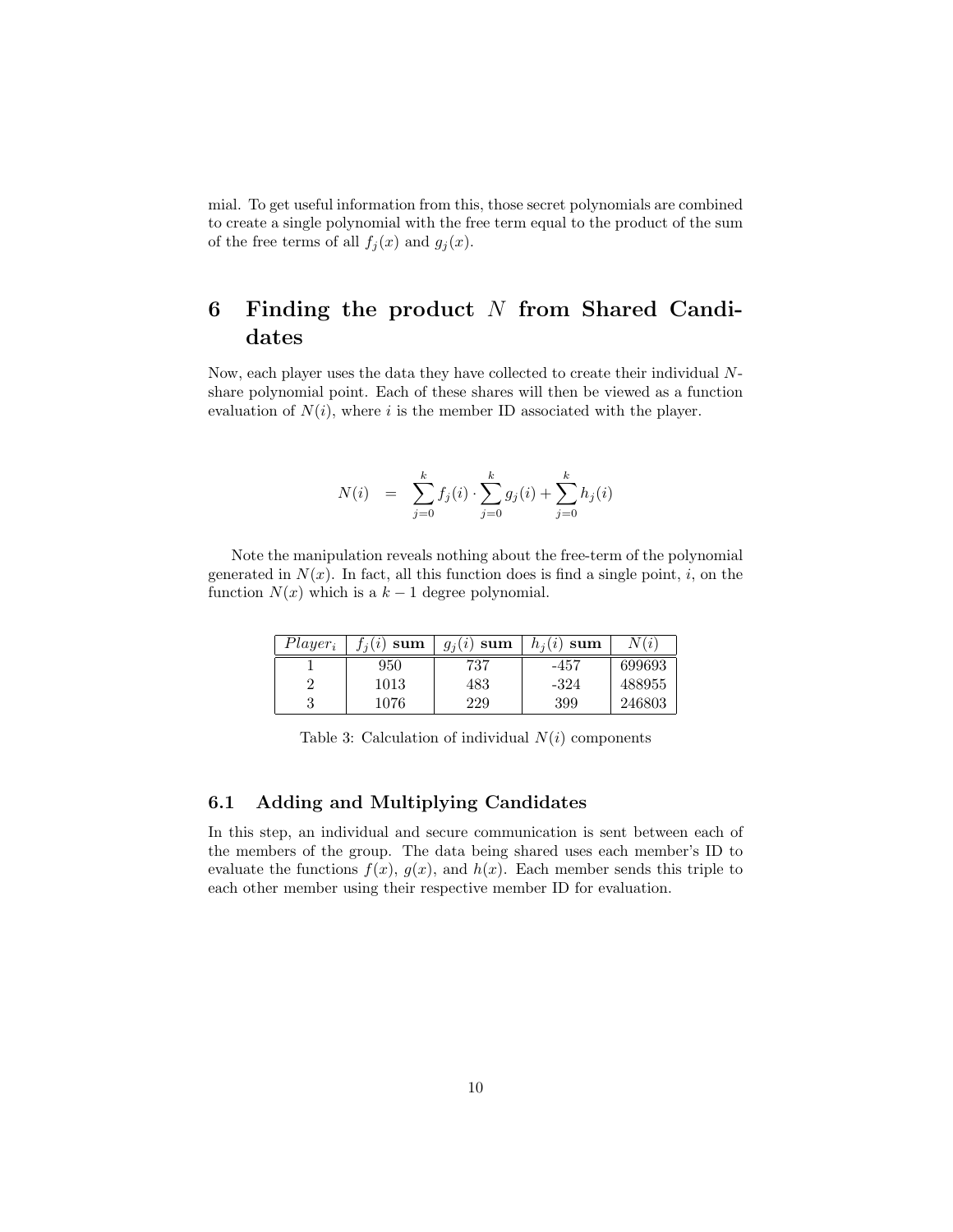$$
\sum f(i) = \sum_{x=1}^{k} f_x(i)
$$
  

$$
\sum g(i) = \sum_{x=1}^{k} g_x(i)
$$
  

$$
\sum h(i) = \sum_{x=1}^{k} h_x(i)
$$
  

$$
N(i) = \sum f(i) \cdot \sum g(i) + \sum h(i)
$$

After each member,  $i$ , receives  $k$  triples, each member then calculates the value of  $N(i)$  which are points on a  $k-1$  degree polynomial with the free term equal to the product of the sum of the shares  $p_i$  and  $q_i$ .

#### <span id="page-12-0"></span>6.2 Lagrange Interpolation

At this point, all the members have secretly shared their private picks,  $p_i$  and  $q_i$ , mixed together with their randomizing function. On top of that, each member then multiplied out their share of the sharing. The result is a set of at least  $k$ points on a polynomial of degree  $k - 1$ . Since there are k known points on the polynomial, a technique of Lagrange interpolation can be used to calculate the free term.

$$
P(x) = \sum_{j=1}^{n} P_j(x)
$$
  

$$
P_j(x) = y_j \prod_{\substack{k=1 \ k \neq j}}^{n} \frac{x - x_k}{x_j - x_k}
$$

The Lagrange interpolation takes the k points on the  $k-1$  polynomial as  $(x_k, y_k)$  pairs and can interpolate the exact value of any arbitrary value,  $P(x)$ . In the case of all of the sharing done, the member ID always correlates to the  $x_k$  value with the  $y_k$  value being calculated at the steps. Calculating the interpolated  $P(x)$  value ends up being a relatively trivial calculation.

#### <span id="page-12-1"></span>6.2.1 Lagrange Example

Given the k points from the previous exchange of values, points on the  $k-1$ degree polynomial are used to calculate the free-term of the polynomial,  $P(0)$ . The Lagrange interpolated value is the sum of the products for a value of  $x = 0$ .

After finding the values for  $P_i(0)$ , the free term is calculated by using the corresponding  $y_j$  values, multiplying them and using their sum. The free term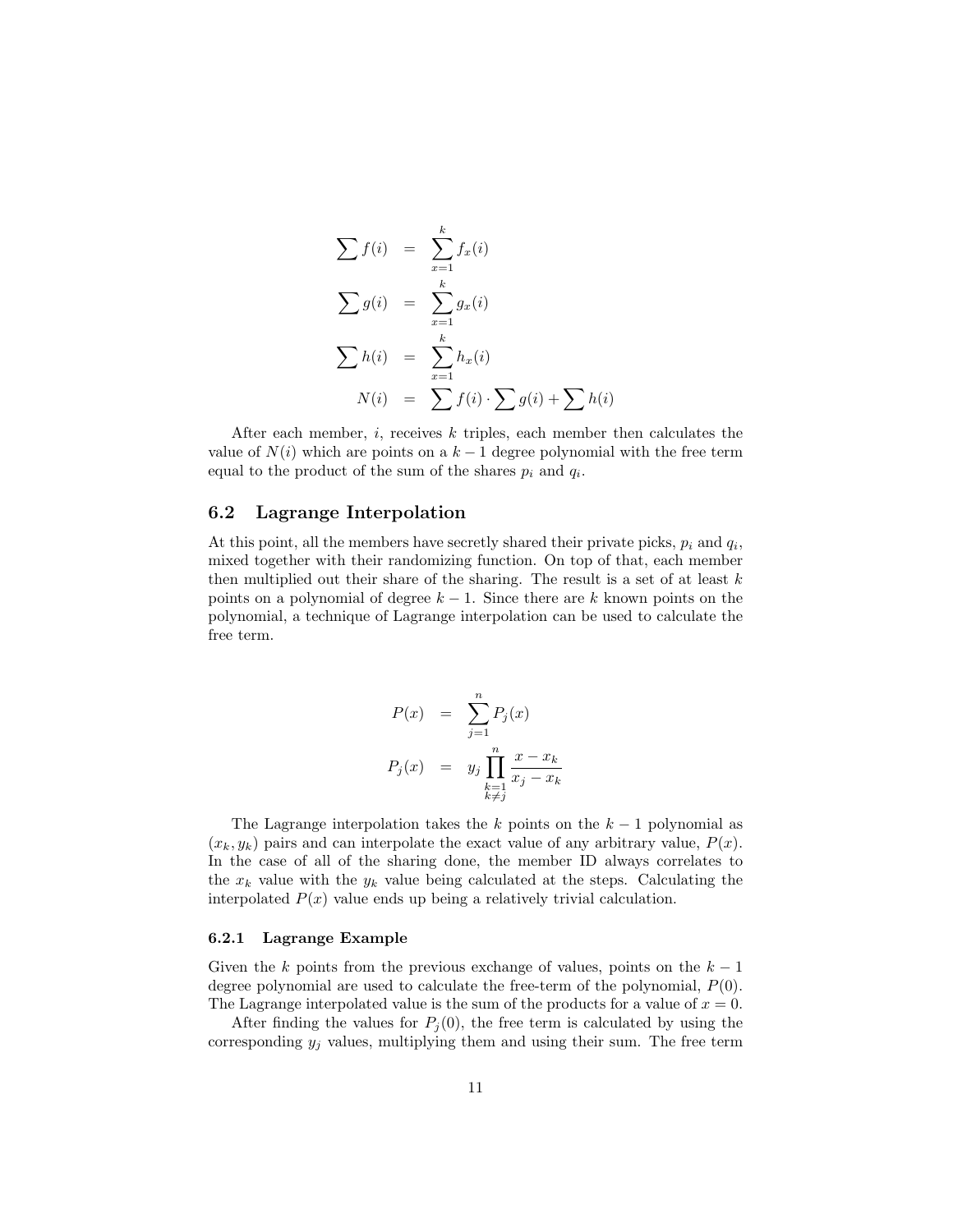| $Player_i$ | $y_i$  | $P_i(x)$ | $P_i(x)$ |
|------------|--------|----------|----------|
|            | 699693 |          | 2099079  |
| റ          | 488955 |          | -1466865 |
| 3          | 246803 |          | 246803   |

<span id="page-13-2"></span>Table 4: Lagrange interpolation of players values

calculated is equivalent to the value of  $N$  in the group creation scheme. In this case, the value of N is calculated to be 879017.

After calculating  $N$ , the validity that  $N$  is truly a composite of two and only two primes must be tested. Therefore, probabilistic biprimality tests are used to try to determine, with a high amount of certainty, that the modulus created by the group truly is a composite of nothing more than two prime numbers.

## <span id="page-13-0"></span>7 Testing Biprimality of N

Simply creating the product of the sum of some candidates does not necessarily make a good RSA modulus. Remembering the requirements for an RSA modulus, the product should strictly be a product of two prime numbers. Other than factoring the number, there are no ways of testing strict biprimality with full confidence, but there are a few different probabilistic tests that can be done. These tests provide a high enough probability to be reliable, though it should be noted that a test message should be encrypted and decrypted to be completely positive.

### <span id="page-13-1"></span>7.1 Trial Division

The simplest of all the testing, trial division only requires the initiator to perform some division upon finding the public modulus, N. The idea stems from the fact that most composite numbers are composed of many small factors, and not necessarily a few large ones. Compiling a table of the first several thousand prime numbers requires very little effort and only a small amount of memory. Moreover, the test requires absolutely no communication.

Implementing this test can occur in two different ways. The first utilizes the initiator as the performer of the test. A problem with this model is the fact that one player is performing all the computations while all other players are sitting idle. This isn't a very efficient use of the computational power presented by the group, but it is very efficient with regards to communications.

The second implementation utilizes a somewhat distributed method of division. Given that every player has a list of the prime numbers, once the value of  $N$  has been computed, each player can then automatically start with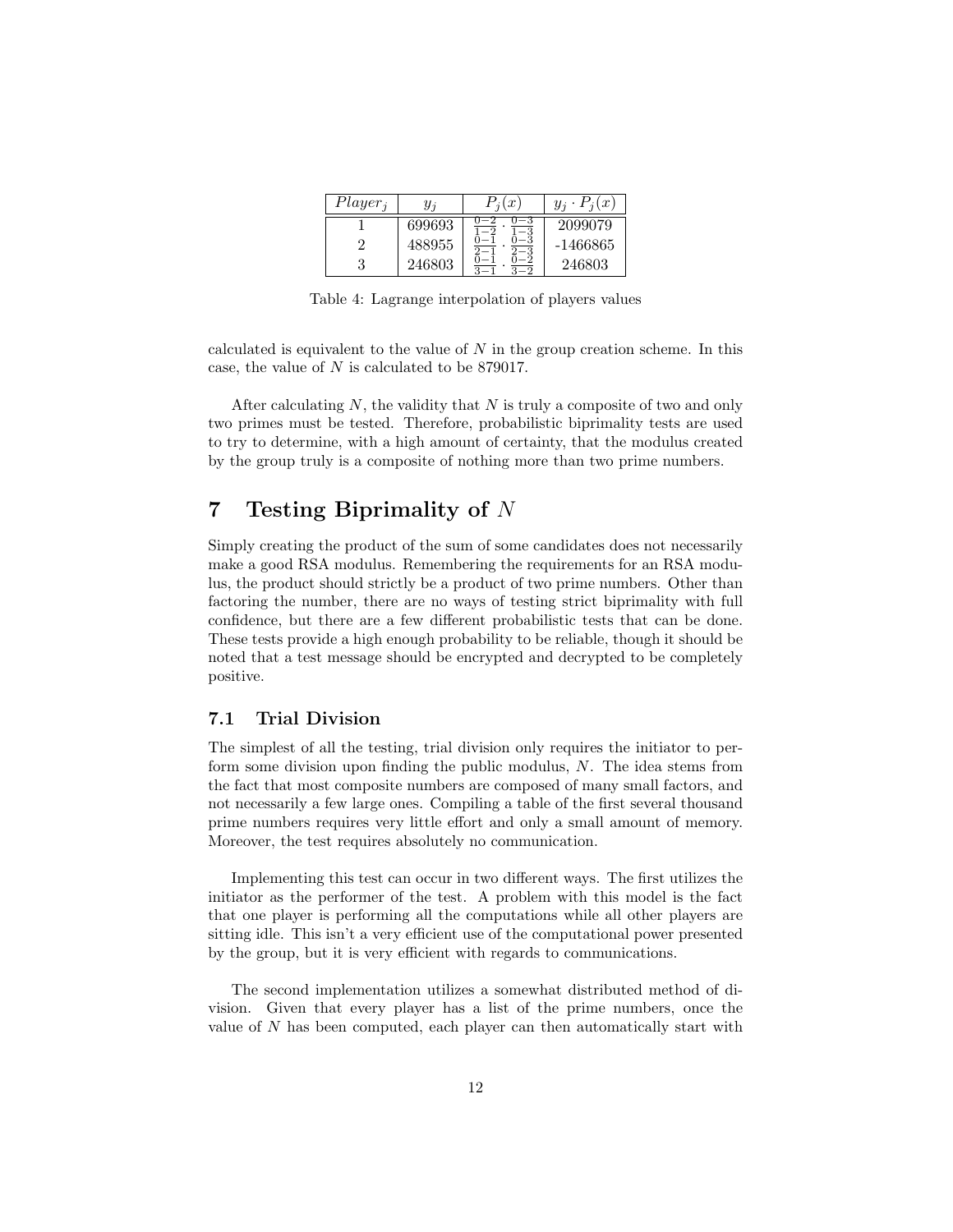the trial division testing. Instead of testing every number, given a group of size k, each member will test every  $k^{th} + ID$  number. For example, the initiator of the group divides by elements in the prime number array with indices of  $1, k + 1, 2k + 1, 3k + 1, ...$  while a player with an ID of 2 checks  $2, k + 2, 2k + 2, 3k + 2, ...$  etc. Therefore, the trial division task is split up into  $k$  tasks, all with similar computational complexity. If any of the players report failure, the initiator can then restart the protocol from the beginning with very minimal communication.

The particular implementation used should depend completely on the application along with the requirements of the protocol. One uses more time due to computing complexity but uses no communications, while the other uses less processor power but requires more communications.

### <span id="page-14-0"></span>7.2 Fermat Test

The first test performed is a modified Fermat primality test. In the normal Fermat primality test, a generator of the group,  $g$ , is calculated and raised to the value  $p-1$  all taken mod p. If the number is prime, then the value should be congruent to 1, otherwise the number is considered composite.

$$
\begin{array}{rcl}\n\phi(p) & = & p - 1 \\
\phi(p \cdot q) & = & (p - 1) \cdot (q - 1) \\
\phi(N) & = & p \cdot q - p - q + 1\n\end{array}
$$

This test can be extended such that any generator, g, raised to the value  $\phi(N)$ , where N is the number being checked, is congruent to 1 mod N. In the case of biprimality where N is a composite of p and q primes,  $\phi(N)$  is equal to the value of  $N - p - q + 1$ .

$$
g^{\phi(p)} \equiv 1 \mod p
$$
  

$$
g^{\phi(N)} \equiv 1 \mod N
$$
  

$$
g^{N-p-q+1} \equiv 1 \mod N
$$

For security purposes, the values of  $p$  and  $q$  must be kept secret, as well as  $\phi(p), \phi(q)$  and  $\phi(N)$ . To keep all these numbers secret in the case of a distributed  $p$  and  $q$ , the initiator chooses a random group generator,  $g$ , and calculates the value  $g^{N-p_i-q_i+1}$  while all other members calculate values  $g^{-(p_i+q_i)}$  all taken mod N. All the values are shared in a protocol which is similar to the previous polynomial sharing method, but changes the free term of the polynomial to allow for multiplicative sharing instead of the additive sharing as used previously.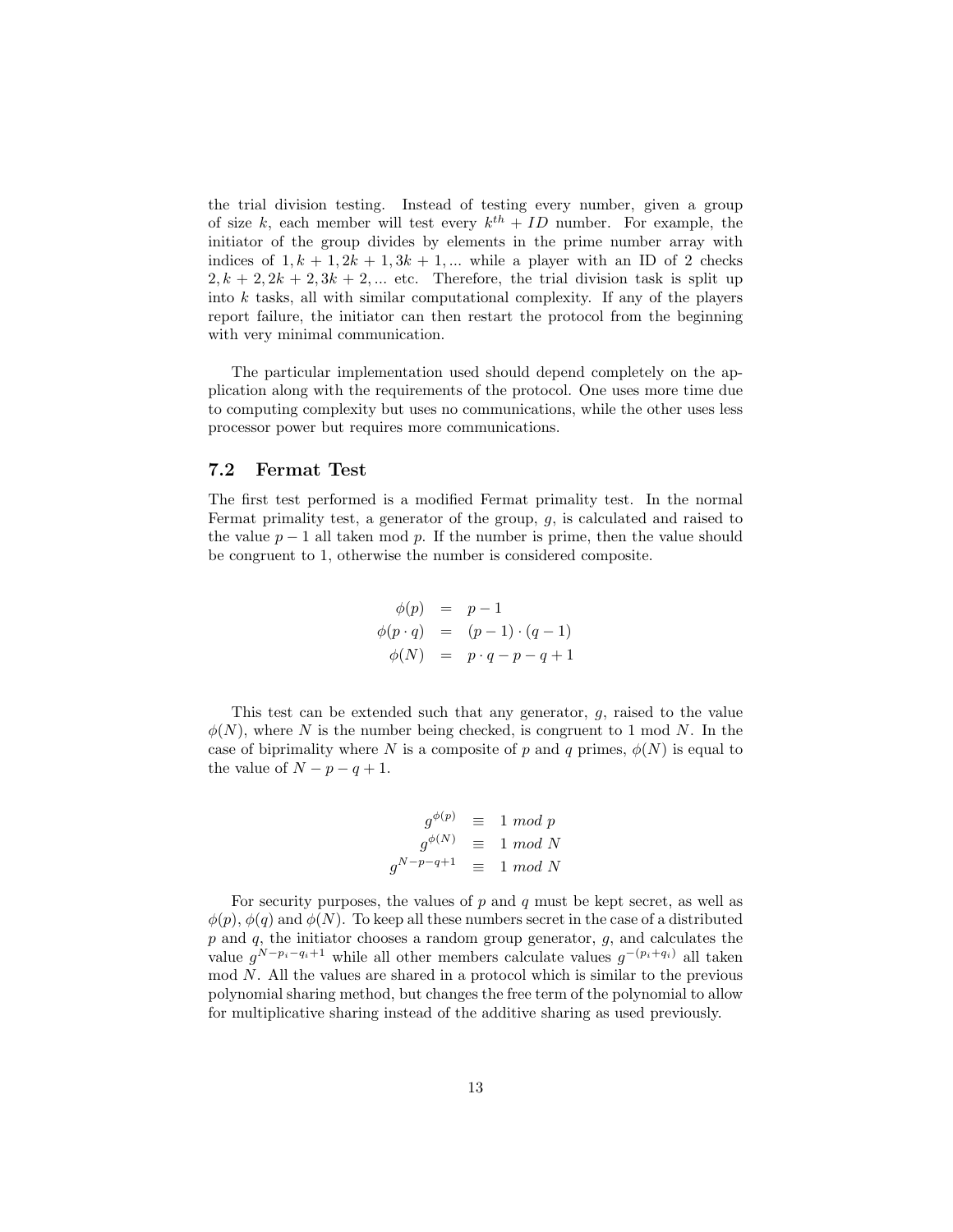#### <span id="page-15-0"></span>7.2.1 Fermat Example

To safely perform the Fermat test over the group of shared candidates, a polynomial sharing scheme is used similar to the candidate sharing and combining, except the function performed on the received points of the polynomial is only multiplication.

To perform the test, the initiator finds a generator number,  $g$ , and evaluates the Jacobi symbol  $\left(\frac{g}{N}\right)$  = -1. This is done to show the generator is a quadratic nonresidue of the modulus N. Once chosen, this generator of the group is distributed among the players and is used for the Fermat test.

Next, the initiator calculates the value  $g^{N-p_1-q_1+1} \mod N$  while all other players calculate  $g^{-(p_i+q_i)}$  mod N. Continuing, each player then chooses a random polynomial for each of the other players, setting the product of the free terms of each polynomial to be the value calculated for the Fermat test.

$$
\prod_{n=1}^{k} f_n(0) = \begin{cases} g^{N-p_i-q_i} & i = 1\\ g^{-(p_i+q_i)} & i \neq 1 \end{cases}
$$

$$
\prod_{i=1}^{k} \prod_{j=1}^{k} f_{i,j}(0) \equiv 1 \mod N
$$

For the current example, the Jacobi symbol for  $\left(\frac{27}{879017}\right) = -1$ . Using this as the generator, g, each player then calculates the Fermat test value to be shared.

|   | Player   Fermat Test | Fermat Value |
|---|----------------------|--------------|
|   | $a^{N-p_1-q_1+1}$    | 193382       |
| ച | $q^{-(p_2+q_2)}$     | 565943       |
|   | $a^{-(p_3+q_3)}$     | 716811       |

<span id="page-15-2"></span>Table 5: Calculating Fermat Values for players

This section extends the example throughout the paper by showing the Fermat Testing phase. The Benaloh protocol can be referenced from the Boneh paper and will not be shown in detail for simplicity and clearness of the example.

## <span id="page-15-1"></span>7.3 Step(4) Test

The second test that is performed tests a specific property of composite numbers which fall into the category of having  $gcd(N, p + q - 1) > 1$ . Testing this condition is done by calculating a multiple of  $p + q - 1$  and testing the  $GCD$ against the already known value of N.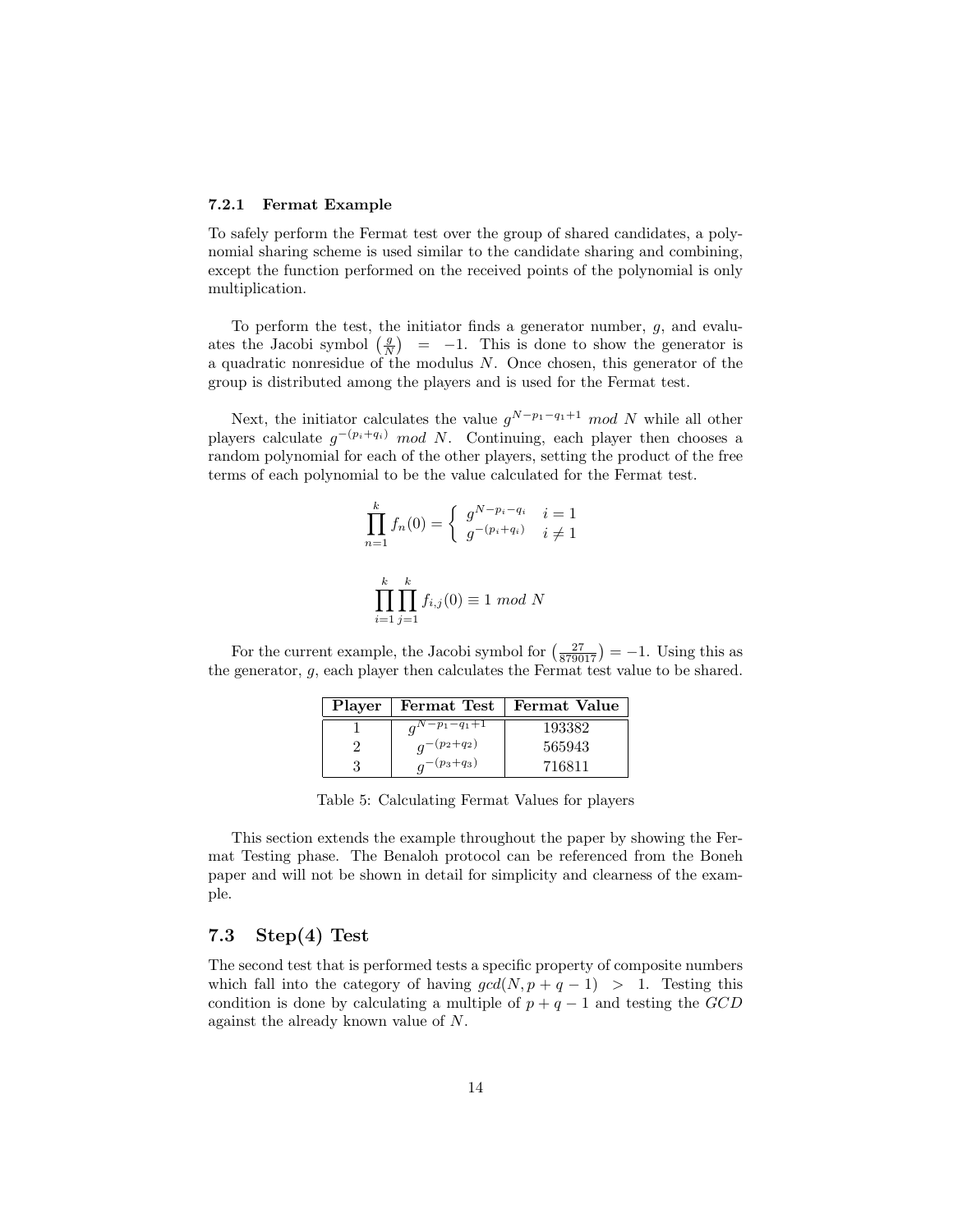$$
z = \left(\sum_{i=1}^{k} r_i\right) \cdot \left(-1 + \sum_{i=1}^{k} (p_i + q_i)\right) \mod N
$$

To create this calculation, every party chooses a random value,  $r_i$ , and also calculates the sum  $p_i + q_i$ . Using the method that was described for sharing and combining the candidates chosen to create  $N$ , these same values are shared. Once the values are shared, the initiator can check to see if the test passes.

#### <span id="page-16-0"></span>7.3.1 Step(4) Example

After testing to see if the initial Fermat test passes, the last condition is to check if  $gcd(N, p + q - 1) > 1$ . To do this, a simplified algorithm is explained by Boneh in which the condition is secretly calculated and shared amongst the players then checked by the initiator.

| Player  | $r_i$  | $p_i+q_i$   |
|---------|--------|-------------|
|         | 839859 | $299 + 311$ |
| $\cdot$ | 371743 | $424 + 400$ |
| З       | 120430 | $164 + 280$ |

<span id="page-16-2"></span>Table 6: Players choice of  $r_i$ , and  $p_i + q_i$ 

Evaluating the function, it is found that  $\gcd(879017, 299716)$  is calculated and is 1 which confirms the suspicion that  $N$  is a composite of two primes (at least probabilistically).

## <span id="page-16-1"></span>8 Finding  $e^{-1} \mod \phi(N)$

After it is fairly certain that  $N$  is a composite of two primes, the last step is to calculate the multiplicative inverse of the encryption exponent. As an industry standard, the number 65537 is often used as a standard encryption exponent since it only has 2 set bits in the binary representation, thus simplifying the square-and-multiply method of modular exponentiation, although the algorithm used can find the inverse using any encryption exponent.

The Catalano method of computing inverses over a shared secret modulus creates some large numbers and trades complexity for network transmissions. In this case, the ease of the algorithm coupled with the decrease in network traffic was a formidable tradeoff.

In this method, we have the k-players all participating in the calculation. Each player starts with their input of the share of the secret modulus,  $\phi_i$  (as described and used in the Fermat test), multiplied by a factor of  $L = k!$ . This is accomplished through a  $\lfloor \frac{k}{2} \rfloor$ -degree polynomial,  $f(z)$ , with the free term equal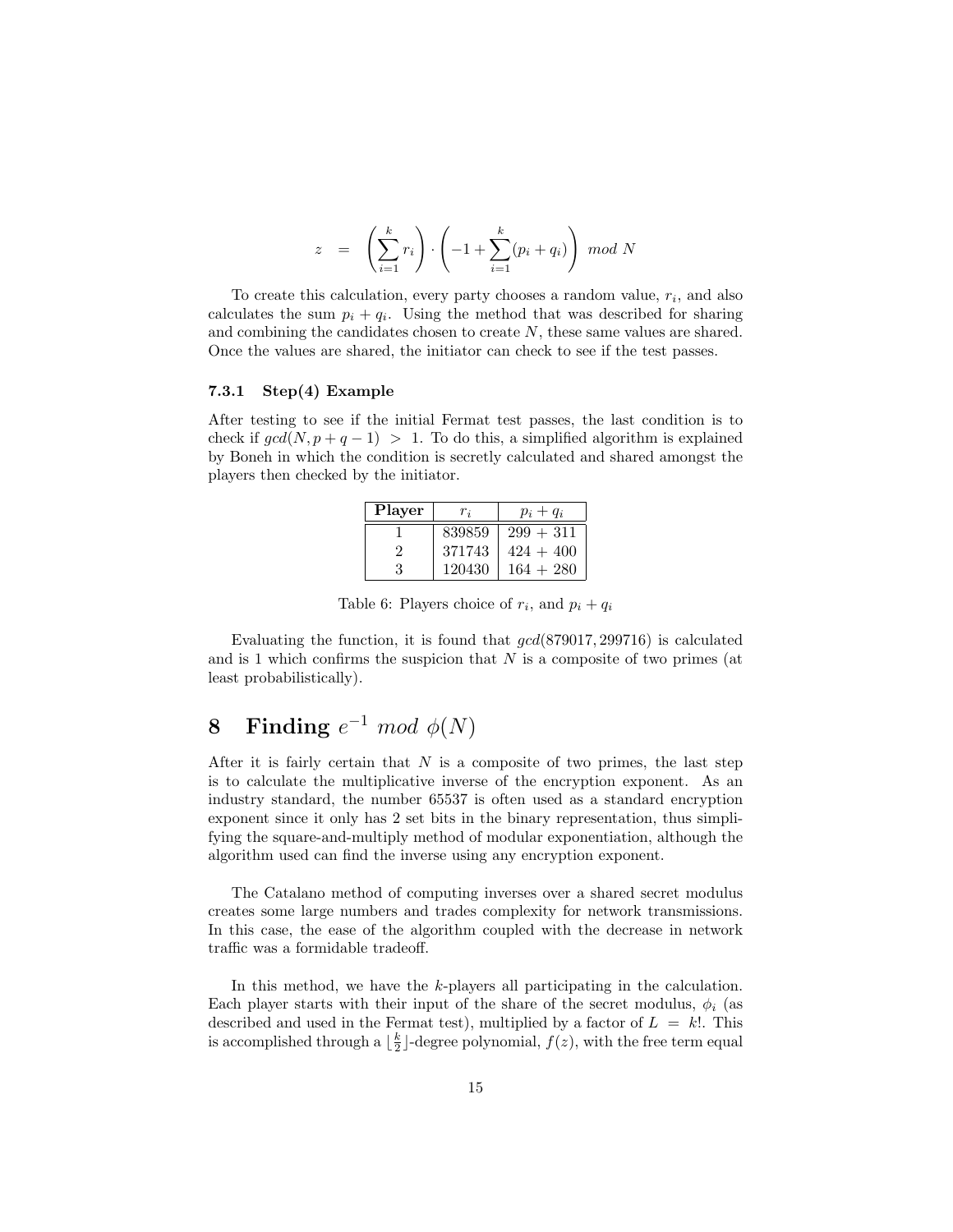to  $L\phi$ .

In the first round of the protocol, the players jointly generate two random  $\lfloor \frac{k}{2} \rfloor$ -degree polynomials,  $g(z)$  and  $h(z)$  with free terms  $L\lambda$  and  $LR$ , respectively, along with a random k-degree polynomial,  $\rho(z)$ , with a free term of 0.

In the second round, they reconstruct the k-degree polynomial  $F(z)$  =  $f(z) \cdot g(z) + e \cdot h(z) + \rho(z)$  and recover the free term  $\gamma = F(0) = L^2 \lambda \phi + LRe$ .

Finally, the extended Euclidean algorithm is used to compute  $a$  and  $b$  such that  $a\gamma + be = 1$ . Each player,  $P_i$ , computes their share of d by setting  $d_i = a \cdot h(i) + b.$ 

$$
\gamma = L^2 \lambda \phi + L Re
$$
  

$$
a\gamma + be = 1
$$
  

$$
d = (aLR + b) \mod \phi
$$

This works because of the following observation.

$$
a\gamma + be = 1
$$
  
\n
$$
a(L^2\gamma\phi + LRe) + be = 1
$$
  
\n
$$
aLRe + be = 1 \mod \phi
$$
  
\n
$$
e(aLR + b) = 1 \mod \phi
$$
  
\n
$$
d = (aLR + b) \mod \phi
$$

At the end of the protocol, every player then has the same values for a and b leaving their individual  $h(i)$  values unique. Decryption of the ciphertext then becomes as simple as each player raising the original ciphertext to their respective  $h(i)$  values and sharing them directly with each of their partners. Since the values of  $a$  and  $b$  are known throughout the group, each player can then combine the messages appropriately and yield the plaintext.

$$
c_{LR} = \prod_{i=1}^{k} c^{h(i)}
$$
  
\n
$$
p = c_{LR}^{a} \cdot c^{b} \mod N
$$
  
\n
$$
p = c^{(aLR+b)} \mod N
$$

#### <span id="page-17-0"></span>8.1 Calculating  $d_i$  Example

In keeping with the example throughout the paper, consider the encryption exponent  $e = 31$ . First, each player must choose their values for  $\lambda_i$  and  $r_i$ where  $R = \sum r_i$ .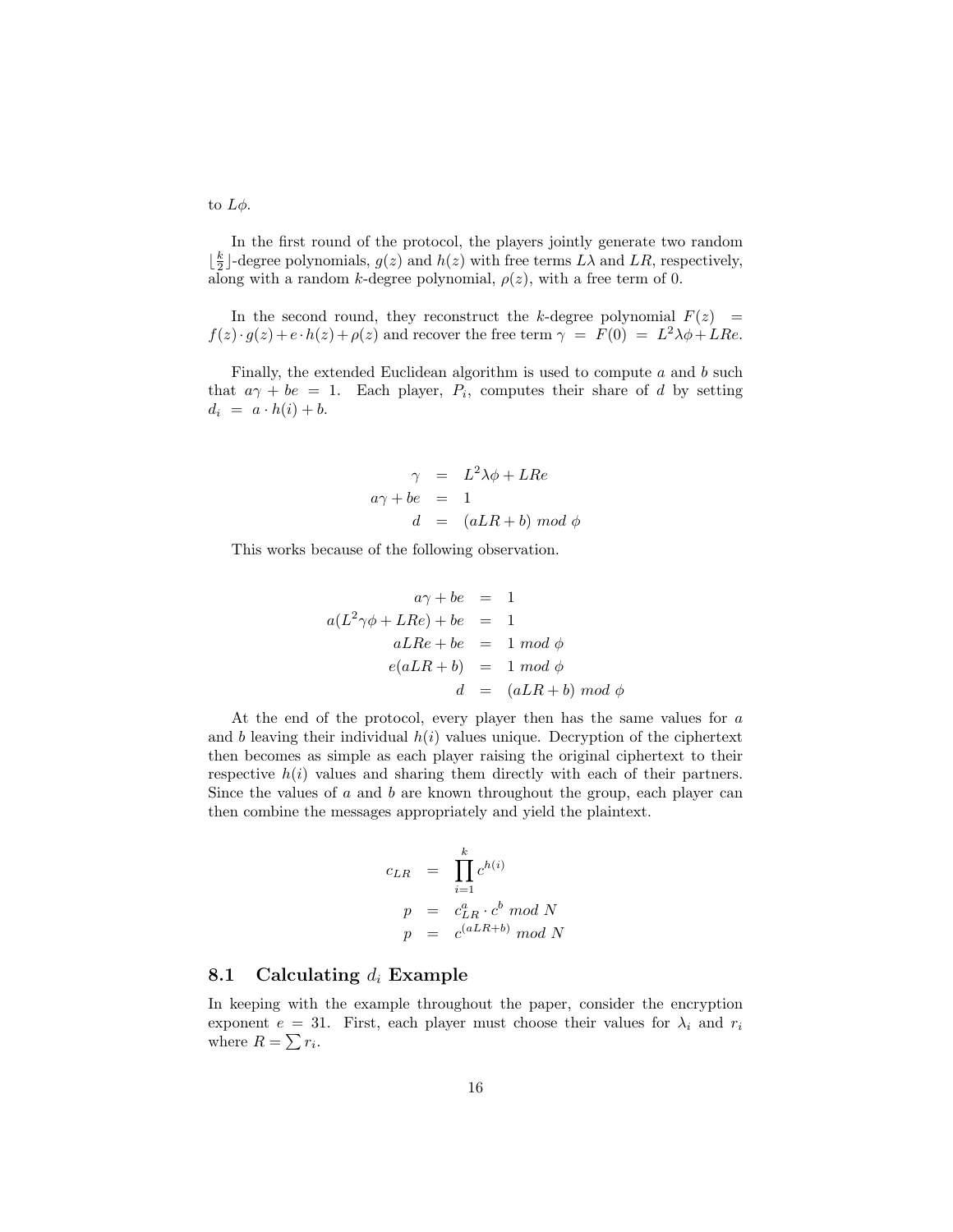| $Player_i$ | $\varphi_i$ | Λj       | $r_{\cdot i}$ |
|------------|-------------|----------|---------------|
|            | 878408      | 5823927  | 3829593       |
| າ          | -824        | 983817   | 49298481      |
| 3          | -444        | 57372759 | 2727639       |

<span id="page-18-0"></span>Table 7: Players value of  $\phi_i$  and choice of  $\lambda_i$  and  $r_i$ 

Once combined through the BGW protocol using polynomials and solved, we can then calculate the value of  $F(0) = \lambda = L^2 \lambda \phi + LRe$ .

$$
\lambda = \sum_{i=1}^{k} \lambda_i
$$
  

$$
\lambda = 64180503
$$

$$
R = \sum_{i=1}^{k} r_i
$$
  

$$
R = 55855713
$$

$$
\begin{array}{rcl}\n\gamma & = & \lambda \phi + Re \\
\gamma & = & (64180503 \cdot 877140) + (55855713 \cdot 31) \\
\gamma & = & 56297017928523\n\end{array}
$$

At this point, the value of  $\gamma$ , which everyone has, is calculated. Finally, the values of  $a$  and  $b$  can be computed using the Extended Euclidean Algorithm to finish the secret key information.

$$
a\gamma + be = 1
$$
  

$$
a \cdot 56297017928523 + b \cdot 31 = 1
$$
  

$$
a = -1
$$
  

$$
b = 1816032836404
$$

At this point, the group creation is complete and a secure RSA group has been created. The only thing left to do, at this point, is to test a message.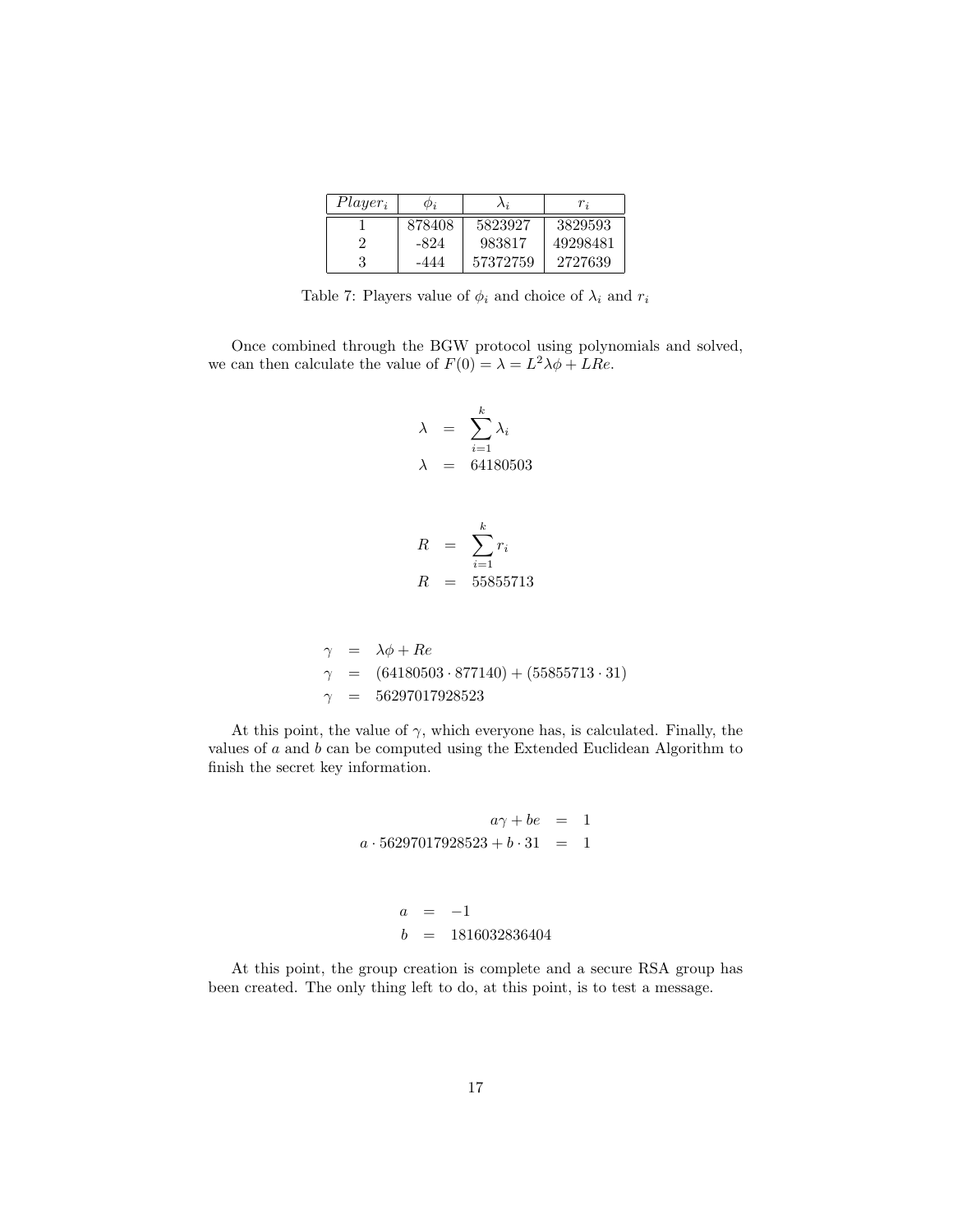## <span id="page-19-0"></span>9 Testing The Group

In testing the group, any member can take a message and encrypt it using the known encryption value of e. Once the plaintext message, p, is encrypted to ciphertext c, it can then be broadcast to every player. To decrypt, each player raises c to their secret  $r_i$  value chosen when finding the inverse of the modulus. Each player shares this information secretly between each other player. Once every secret has been applied to the  $c$  message, decryption is completed by applying the values of a and b also found in the last stage of the protocol.

For the example, using encryption exponent  $e = 31$  and plaintext  $p = 192$ , the message is encrypted to be a value of 118121 mod 879017. Each player applies their own  $r_i$  value to ciphertext c as shown in the table.

| Player | $r_i$    | $c^{r_i} \mod N$ |
|--------|----------|------------------|
|        | 3829593  | 630442           |
| 9      | 49298481 | 354970           |
| 3      | 2727639  | 586512           |

<span id="page-19-2"></span>Table 8: Determining plaintext  $p$  from ciphertext  $c$ 

$$
c_R = \prod_{i=1}^{k} c^{r_i} \mod N
$$
  

$$
c_R = 173591
$$

The values of  $a$  and  $b$  are then applied in a way which satisfies the decryption exponent definition as stated before. It should be noted where numbers may be taken mod N and where they cannot since the real number definition is in terms of mod  $\phi(N)$ . The value of  $c_R$  may be taken in terms of mod N, but the values of a and b cannot since the values are raised to that power.

$$
p = c_R^a \cdot c^b \mod N
$$
  
\n
$$
p = 173591^{-1} \cdot 118121^{1816032836404} \mod 879017
$$
  
\n
$$
p = 276292 \cdot 805843 \mod 879017
$$
  
\n
$$
p = 192
$$

The group is tested and it is shown that the RSA group is secure without ever revealing the values of prime numbers  $p$  or  $q$ .

## <span id="page-19-1"></span>10 Software Architecture

The implementation of the k-Group RSA protocol leverages off of the M2MI middleware layer developed at the Rochester Institute of Technology Computer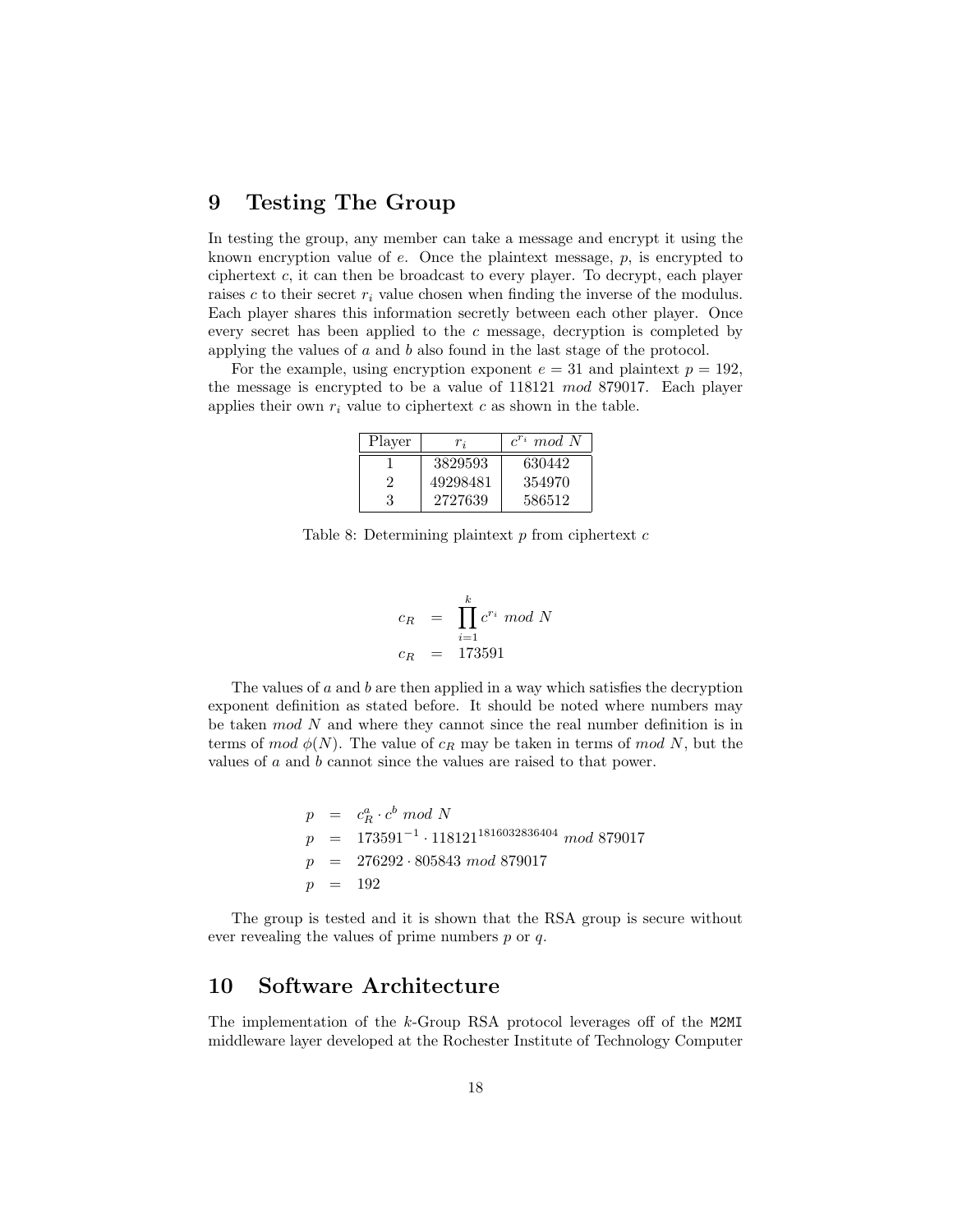Science Department. This layer allows for broadcast messages to efficiently be implemented along with direct one-to-one communication within the same programming interface.

Moreover, some extra classes were created for helping with the rather large numbers used within the protocol. Specifically, a BigRational class is used to express exact ratios as used within the protocol. One particular place where this is required is the Lagrange polynomial interpolation used to find the free term of random polynomials chosen for secret sharing.

### <span id="page-20-0"></span>10.1 Interface Programming

The Many-to-Many Invocation (M2MI) layer created at the Rochester Institute of Technology abstracts any remote method calls to appear as simple method calls on simple objects. Any and all marhsalling of data objects as well as communication channel considerations are handled by the M2MI layer.

For this to be successful, M2MI requires that interfaces be predefined for method execution. This is advantageous for a few different reasons, the first being that any implementation can be used as long as it adheres to the interface rules. For example, one implementation for a desktop computer might not be suitable for a mobile or embedded device, yet they are still able to talk to each other because the interface is well defined. Second, it allows for the software architecture to explore the different use cases of the design without requiring a strict implementation. Lastly, and especially for the case of this project, it allows for the programmer to abstract the channel down a layer and not have to necessarily worry about it. For example, this project requires that all individual communication that occurs between objects has to be in a secure channel. Since this is outside of the scope of the project, this was not implemented, but extending this capability is easily done by creating a SecureUnihandle object for the M2MI layer.

#### <span id="page-20-1"></span>10.2 BigRational Class

Many of the operations that occur during the protocol require accurate representations of very large numbers. Moreover, manipulations of those numbers often require them to be represented as a ratio of two extremely large numbers. Due to this fact, a class was specifically made to aide in the manipulation of these ratios while maintaining exact accuracy.

#### <span id="page-20-2"></span>10.3 Polynomial Class

When Shamir explained his secret sharing scheme, it involved the usage of polynomials of varying degree being evaluated at multiple values while using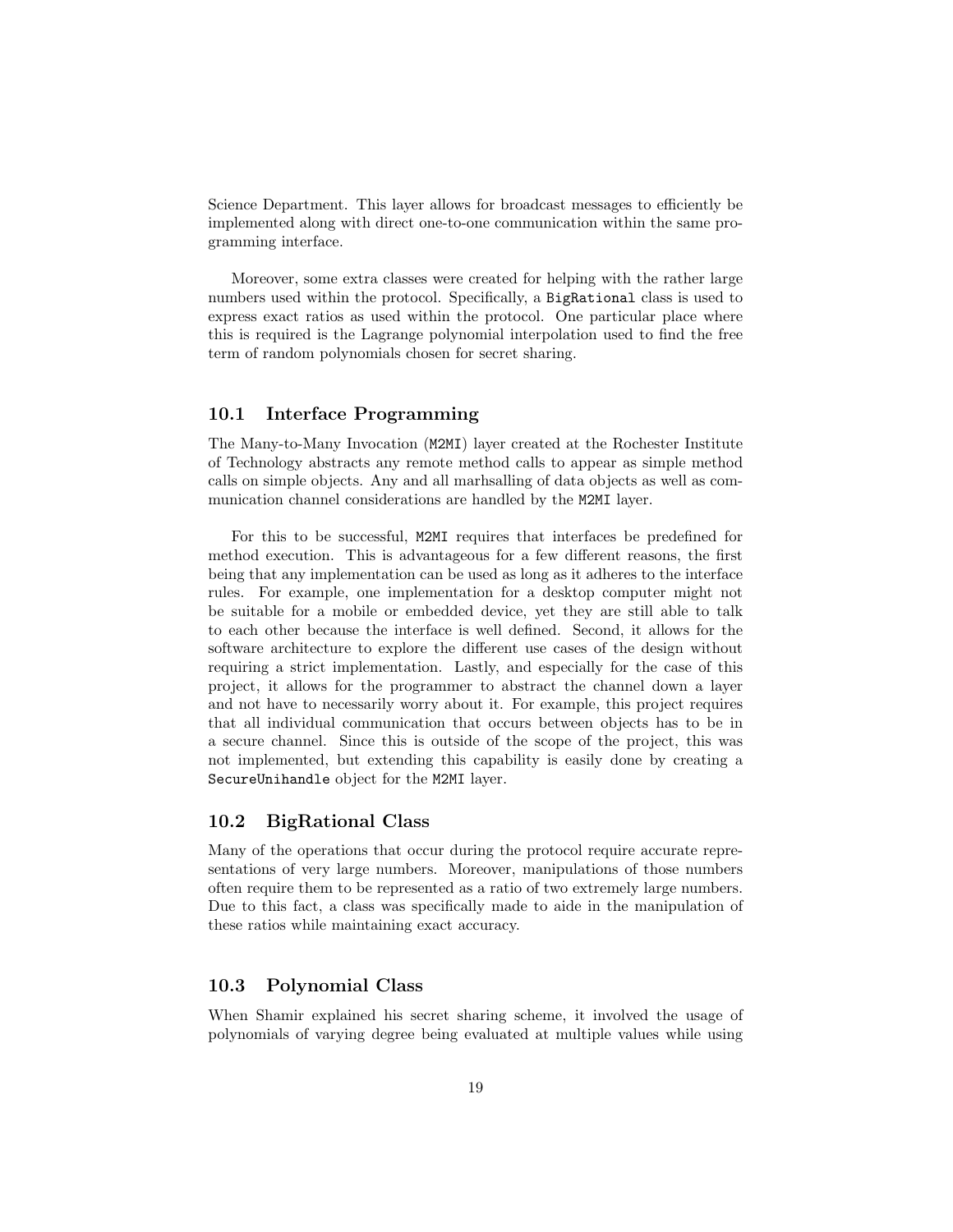```
class BigRational implements Serializable {
       BigRational( )
BigRational( BigInteger num )
BigRational( BigInteger num, BigInteger denom )
BigRational( int num, int denom )
BigRational( BigRational x )
       BigRational add( BigRational x )<br>BigRational multiply( BigRational x )<br>BigRational multiply( long x )<br>BigRational pow( int power )<br>BigRational divide( BigRational x )<br>BigRational [] divideEvenly( int n )<br>int compareTo( Big
       BigRational abs( )<br>String toString( )<br>static BigRational valueOf( int x )<br>BigInteger intPart( )<br>BigRational negate( )
}
```
<span id="page-21-2"></span>Figure 3: BigRational Class Public Methods

Lagrange interpolation to calculate the free term. Boneh leverages off these random polynomials with known free terms as well. The Polynomial class is used for both creation and evaluation of the required polynomials.

```
class Polynomial {
Polynomial( Random rnd, int degree )
Polynomial( Random rnd, int degree, BigRational c )
Polynomial( Random rnd, int degree, BigInteger c )
       BigRational f( int x )
BigRational f( BigRational x )
BigRational f( BigInteger x )
String toString( )
}
```
<span id="page-21-3"></span>Figure 4: Polynomial Class Public Methods

### <span id="page-21-0"></span>10.4 Lagrange Class

The use of polynomials within the protocol helps with sharing secrets securely between different members of the group. To do this effectively, an interpolation technique must be used to solve for a specific term of a k-degree polynomial using at least  $k + 1$  points, where k is the size of the group used within the protocol. Lagrange interpolation is a method of calculating arbitrary points on an unknown polynomial when only a mapping of  $x, y$  values are known.

#### <span id="page-21-1"></span>10.5 BonehRSA Interface

The BonehRSA interface is the collection of methods which allow for the execution of the protocol as explained by Boneh. The structure of the interface generally has a method to start a particular part of the protocol which is broadcast to every object participating within the group accompanied by a method which is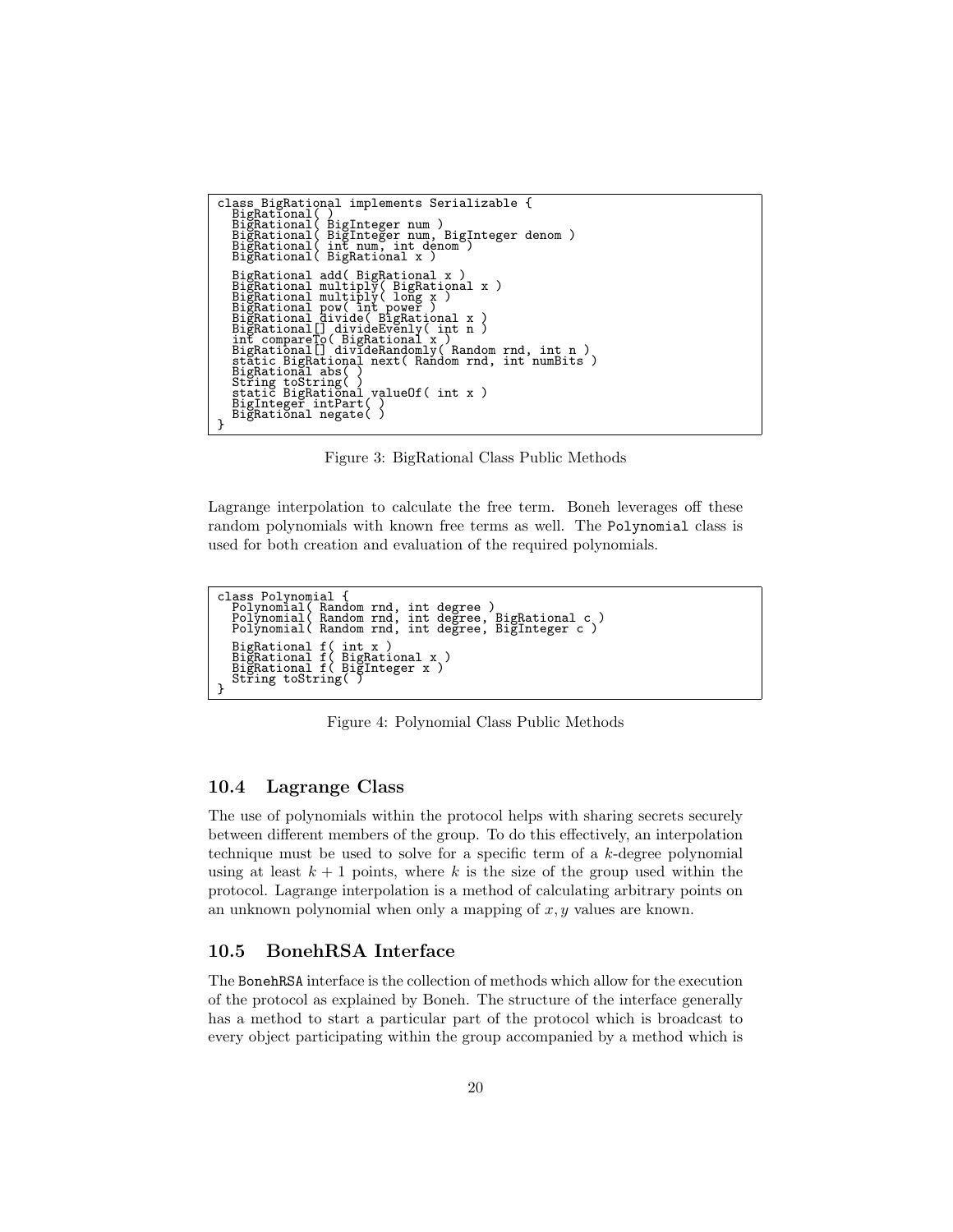```
final class Lagrange {
static BigRational rationalPointsInterpolation(
BigRational x,<br>
Set<Map.Entry<BigRational,BigRational>> xys )<br>
static BigRational integerPointsInterpolation(<br>
BigRational x,<br>
Set<Map.Entry<BigInteger,BigRational>> xys )
```
<span id="page-22-1"></span>Figure 5: Lagrange Class Public Methods

used to specifically share data between pairs of objects.



<span id="page-22-2"></span>Figure 6: BonehRSA Public Interface

### <span id="page-22-0"></span>10.6 BonehRSAState Enumeration

Every object that implements the BonehRSA interface also follows a basic state enumeration which is defined by the BonehRSAState enumeration. The state reported by each object is the current state within the protocol that the object is ready to perform. Each state corresponds to a method which is defined within the BonehRSA interface. The purpose of this enumeration is to keep track of where in the protocol the particular object is and be able to report it back to the initiator object. Lastly, upon each state update for each object, the current state is reported back to the initiator. Once an object has reached the D\_CALCULATED state, the object has been initialized and is ready for encrypting and decrypting messages passed to it.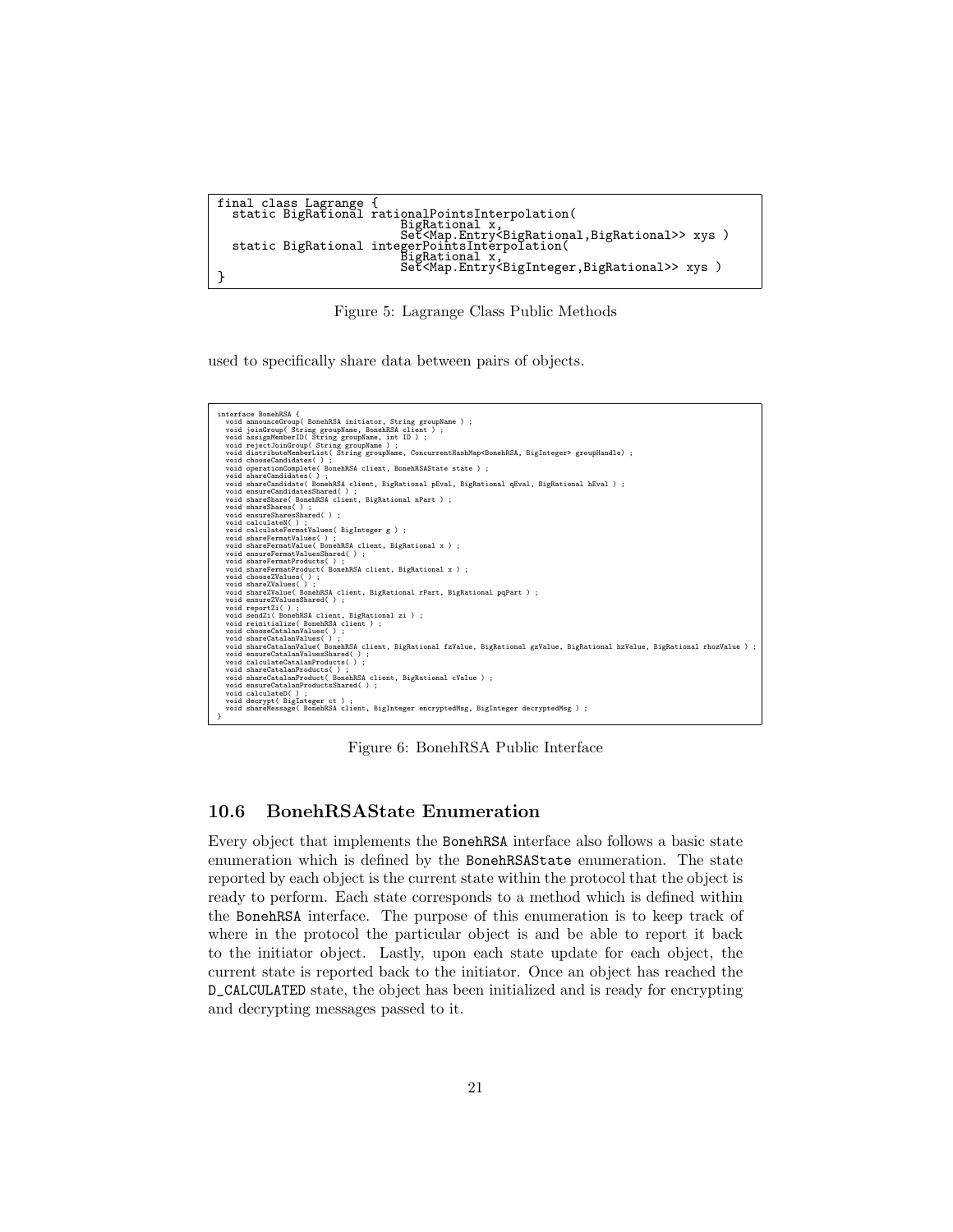

<span id="page-23-2"></span>Figure 7: BonehRSAState Enumeration

#### <span id="page-23-0"></span>10.7 BonehObject

The BonehObject implements the BonehRSA interface and is the main object of interest throughout the implmentation. Most of the methods which belong to the BonehObject are that of the BonehRSA interface. To configure the object as an initiator, the setName() method must be used to set the group name as well as setSize() method to specify how many members the group needs. Lastly, the runGroup() method is called to run the protocol. This sends out the request for other members to join the group. The only configuration required to be considered for group membership is the creation of a new BonehObject. All BonehObjects automatically listen for all incoming group requests and try to join if they are not already a member of a group.

### <span id="page-23-1"></span>10.8 Setting Up The Groups

When setting up a number of participants, only an instance of the BonehObject is required to be created before a group can start to be formed. Objects inherently want to join a group as long as there is a request being sent.

Since the Boneh protocol depends on one object being the initiator of the group and all the other objects are simply orchestrated by the initiator, setting up a group requires  $k - 1$  listening nodes and 1 initiator. To setup a listening node, a new instantiation of the BonehObject is required. A name for the node is required to be given in the constructor, while a seed for all random number generation is optional. Currently, this listening object will respond and join the first group that it hears from.

```
BonehObject bo = new BonehObject( "Listener0", 12345678L ) ;
```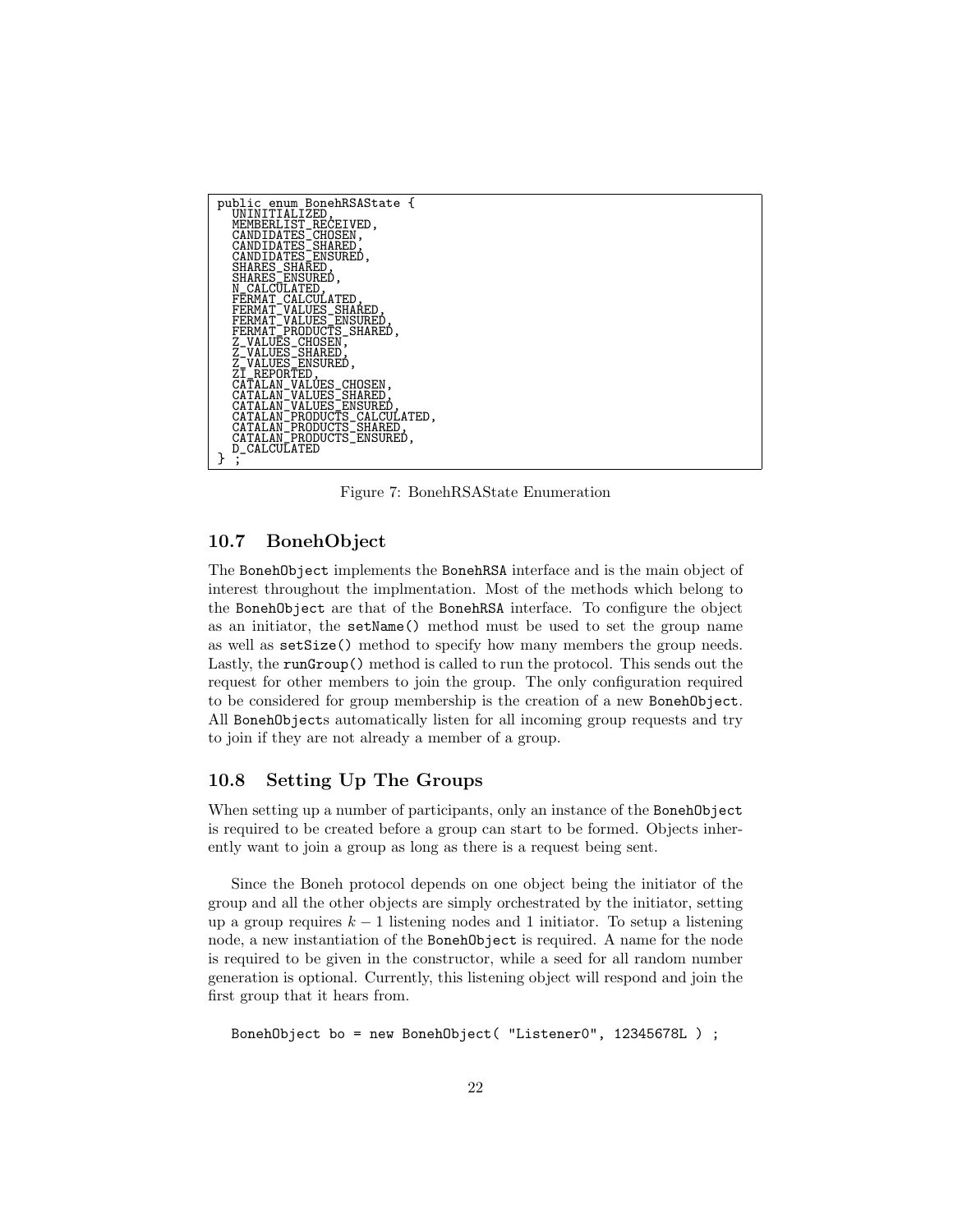

<span id="page-24-0"></span>Figure 8: Initiator Using M2MI for Group Communication

To create an initiator, a few extra steps are required. First, a group name is required to keep track of different groups. This is setup using the setGroupName() method. Next, the minimum number of bits for the modulus  $N$  is required. The only guarantee given is that the modulus will be at least the number specified. This is specified using the setNumBits() method. Next, the size of the group needs to be specified. This also corresponds to the number of different shares that are produced for the group and is set using the setNumberOfShares() method.

```
BonehObject bo = new BonehObject( "Initiator" ) ;
bo.setGroupName( "SecureGroup" ) ;
bo.setNumBits( 1024 ) ;
bo.setNumberOfShares( 5 ) ;
bo.runGroup( ) ;
```
<span id="page-24-1"></span>Figure 9: Example Setting Up The Initiator

Listeners don't necessarily have to be on a different machine as the initiator is, and in fact a small program can be created which runs on a single computer to run trial tests.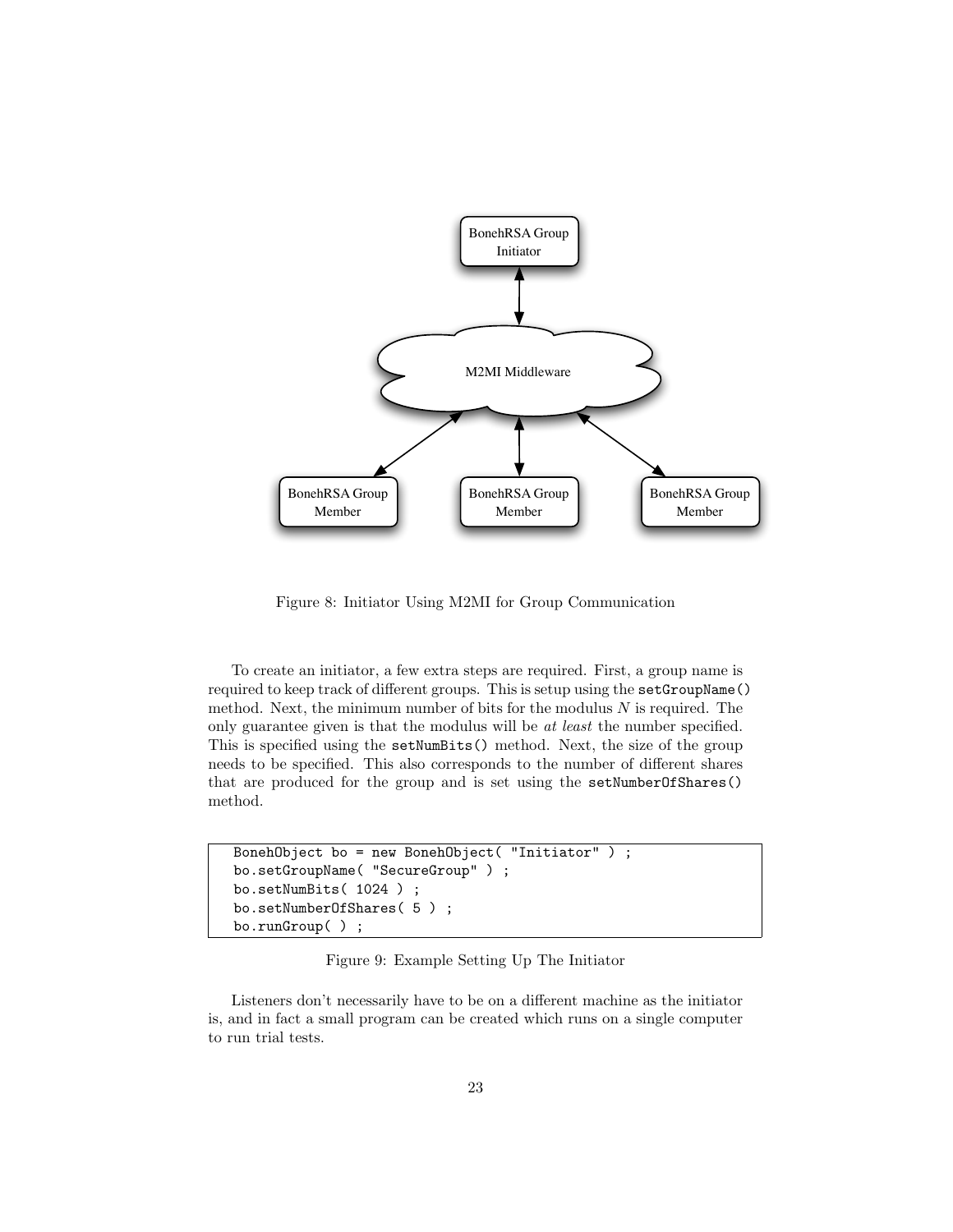```
private static int performTest( int k, int numBits ) {
    Boneh0bject[] bos = new 0bject0bject[k];
    for( int i = 0 ; i < k ; i^{++} )
        bos[i] = new Boneh0bject('" + i );
    bos[0].setGroupName( "TestGroup" ) ;
    bos[0].setNumBits( numBits ) ;
    bos[0].setNumberOfShares( k ) ;
    bos[0].runGroup( ) ;
}
```
<span id="page-25-2"></span>Figure 10: Test method for Group Creation

#### <span id="page-25-0"></span>10.9 Running The Protocol

The main protocol operates in a command relationship between the initiator of the group and the members of the group. The initiator sends out method requests for the different portions of the algorithm all while the members of the group report back their current state to the initiator.

Once all the required steps are performed for the initiator, the last thing to do is run the group. A blocking call to the runGroup() method can be performed which, once returned from, will guarantee the object has been setup and the group created can be called, or a new Thread can be created on the object and polled until the current status of the object is BonehRSAState.D\_CALCULATED.

### <span id="page-25-1"></span>10.10 Creating the Group

During the protocol, a group initiator first announces a group of size  $k$ . Each BonehObject which chooses to join sends a request to join the group. If accepted into the group, the initiator sends a response with an associated ID. If rejected, the initiator sends an appropriate rejection response.

Once k is reached, the initiator sends out a memberlist mapping of  ${M2MI}$ . Unihandle, ID. This sets up the polynomial values to be evaluated for each group member. It should be noted here that the values of the ID do not matter except: no ID of 0 is ever assigned, the ID of 1 designates the initiator of the group, and no ID values can be duplicated within the map.

The initiator, at this point, uses the methods as defined within the BonehRSA interface to go through the different algorithm steps. For synchronization, a mapping of {M2MI.Unihandle,BonehRSAState} is kept by the initiator and updated by the group objects after each algorithm step is performed. The initiator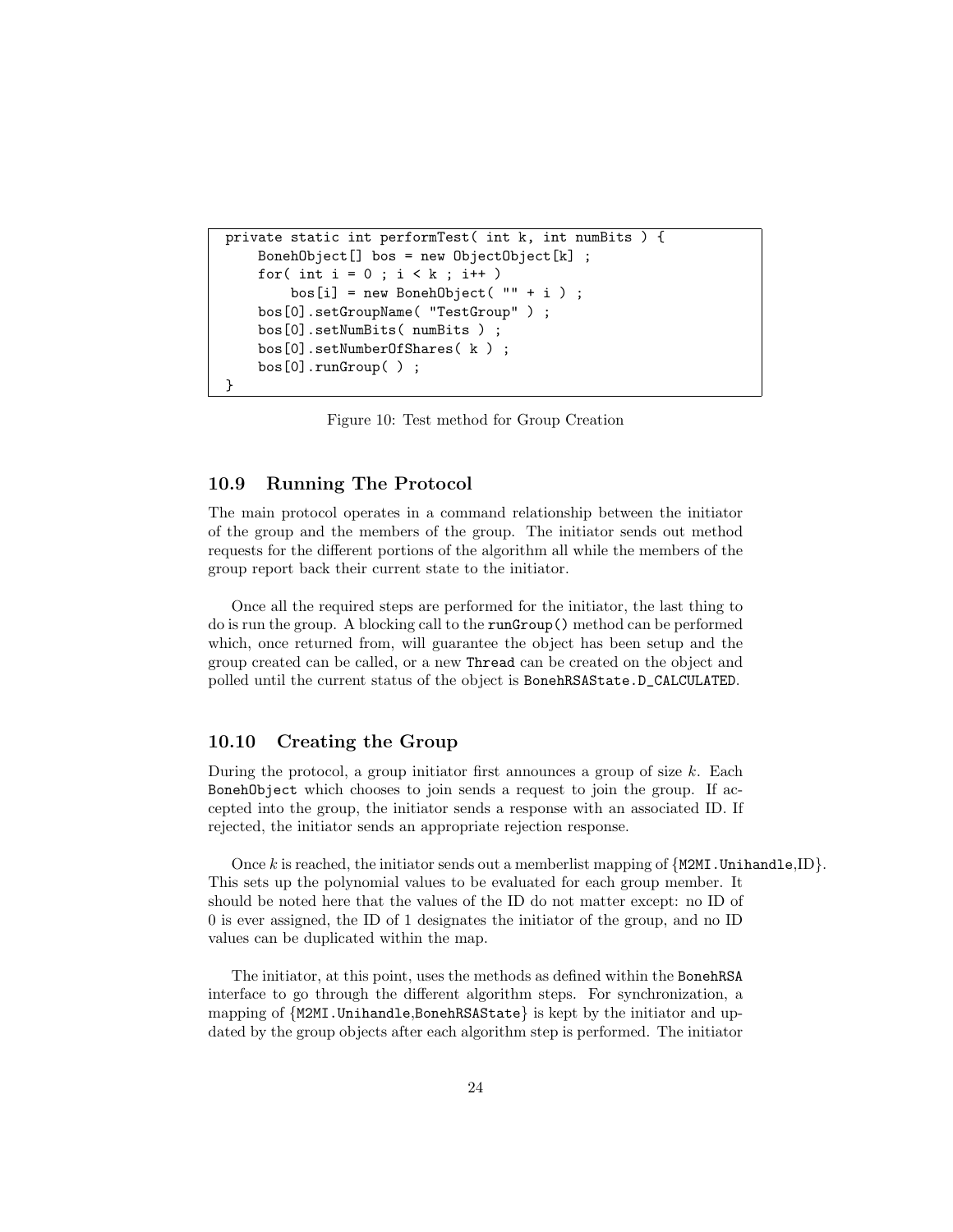continues once all the group objects report their updated status.



<span id="page-26-1"></span>Figure 11: Showing Initiator Relationship with Other Objects

Information regarding the newly created group can be accessed by any of the objects within the group using any of the accessors such as getCount() for the number of rounds that were required to create the group or getCalculatedN() for the modulus  $N$ .

Sending a message once the group is created is accomplished by using the sendMessage() method. This method accepts a BigInteger as the message to be sent, so any type of padding or encoding has to be done before sending anything to this method. Once all the pieces are received from each of the other members, the original message is printed to the console.

## <span id="page-26-0"></span>11 Results

After implementing the aforementioned algorithm, a test was run for creating 50 different groups of size  $k = 3$ ,  $k = 5$ ,  $k = 10$ , and  $k = 20$ . Modulus lengths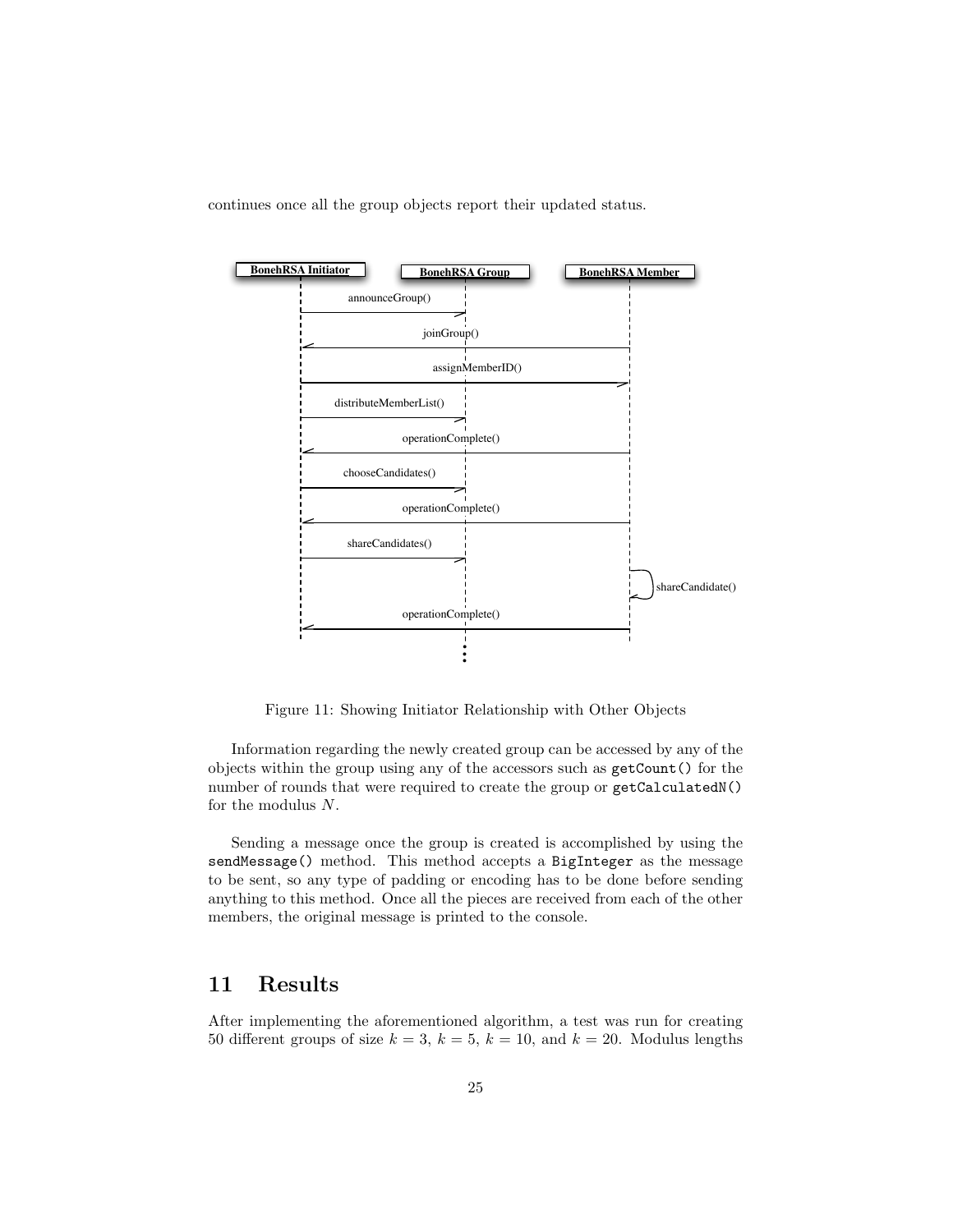of size 64, 128, 256, 512, 1024, 2048 and 4096-bits were all created and tested.

#### <span id="page-27-0"></span>11.1 Expected

Before any analysis can be done, an expected curve has to be created to be a baseline for all the results. To do this, the probability of finding two prime numbers must first be defined. This is accomplished by first understanding that the number of prime numbers grows, as a generalization, at a rate of  $\frac{x}{\ln(x)}$ . This function is defined as  $\pi(x)$ . Since the project requires all primes to be Blum integers, and assuming the distribution of prime numbers is equal between numbers that are 1 mod 4 and 3 mod 4, this leaves  $\frac{\pi(x)}{2}$  prime numbers to choose from.

In the project software implementation, given a length of  $N$ , the length of  $p$ is chosen to be of size  $\frac{log_2(N)}{2}$  – 3 and q is chosen to be of size  $\frac{log_2(N)}{2}$  + 3. More explanation needed here.

Finding the probability of choosing a prime number is the ratio of prime numbers to composite numbers. Moreover, because the experiments are run as powers of 2, further reduction is possible.

$$
P(x) = \frac{\frac{\pi(x)}{2}}{\frac{x}{4}}
$$

$$
P(x) = \frac{2}{\ln(x)}
$$

$$
P(2^x) = \frac{2}{x \cdot \ln(2)}
$$

Next, an equality must be setup to find the average number of times that it can be expected the round does not produce a set of two primes.

$$
P(2^{\log_2(N)}) = 1 - \frac{2}{(\frac{\log_2(N)}{2} - 3) \cdot (\frac{\log_2(N)}{2} - 3)}
$$
  

$$
P(2^{\log_2(N)})^x \le 0.50
$$
  

$$
x > \frac{\ln(0.50)}{\ln(P(2^{\log_2(N)}))}
$$

Solving for x gives the expected results for each of the different sizes of N.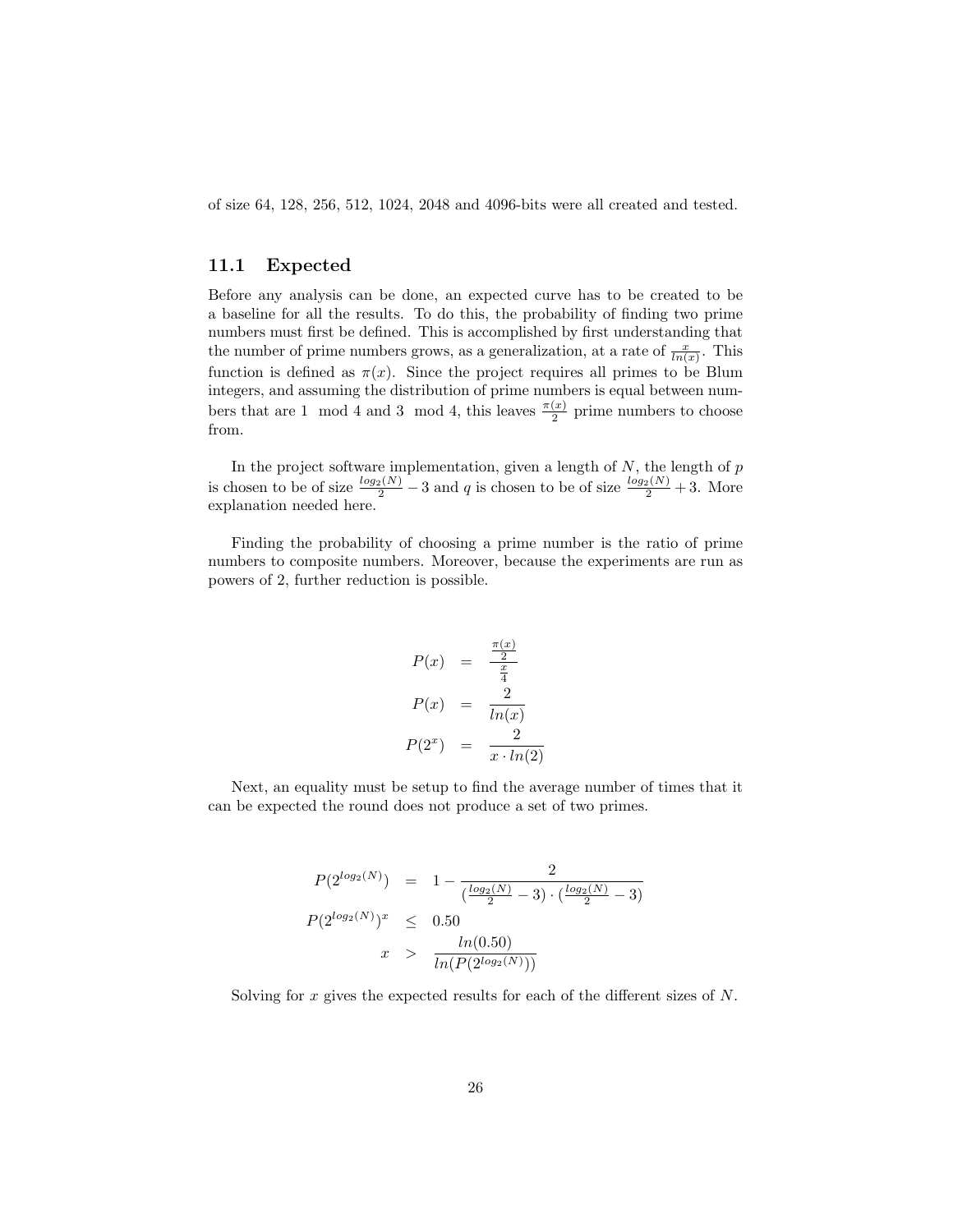### <span id="page-28-0"></span>11.2 Experimental

Once the expected numbers are calculated, test trials were run for group sizes of 3, 5, 10 and 20 all with different modulus sizes of 64, 128, 256, 512, 1024, 2048 and 4096-bits.

|             |      | Group Size $(k)$ |          |          |          |  |
|-------------|------|------------------|----------|----------|----------|--|
|             |      | 3                | 5        | 10       | 20       |  |
| $\log_2(N)$ | 64   | 147.74           | 111.64   | 128.08   | 173.58   |  |
|             | 128  | 544.44           | 533.04   | 532.40   | 623.36   |  |
|             | 256  | 1988.46          | 2155.46  | 1958.54  | 2200.10  |  |
|             | 512  | 8232.50          | 8265.52  | 7931.18  | 8211.50  |  |
|             | 1024 | 24080.70         | 21684.76 | 25097.68 | 23156.24 |  |
|             | 2048 | 57002.20         | 36138.90 | 41712.90 | 43813.92 |  |
|             | 4096 | 75041.76         | 64210.38 | 67786.30 | 58203.86 |  |

<span id="page-28-1"></span>Table 9: Average Rounds To Create A k-sized RSA Group

It is seen that the expected line is slightly less than the experimental results. This suggests that some valid composite numbers which are valid for RSA are actually failing the probabilistic biprimality tests. Moreover, there is a curve that occurs within the data for large numbers, deviating from the expected values. If the total number of rounds are weighted by the number of successful group creations as opposed to the total number of group creations, the deviation is significantly less. This suggests that, for these larger numbers, the probability of a false positive on the biprimality tests is relatively high.

This deviation can be remedied by weighting the average number of group creations by the success rate of the group creation process.

The larger the  $N$ , the larger the deviation from the group simply due to the low group creation success rate. For the case of  $log_2(N) = 4096$ , the overall success rate was on the order of 15%.

|             |      | Average  | Rounds/Bit | % Successful | Normalized |
|-------------|------|----------|------------|--------------|------------|
| $\log_2(N)$ | 64   | 140.26   | 2.1916     | 100.0        | 2.1916     |
|             | 128  | 558.31   | 4.3618     | 99.5         | 4.3837     |
|             | 256  | 2075.64  | 8.1080     | 97.5         | 8.3159     |
|             | 512  | 8160.18  | 15.9378    | 94.5         | 16.8654    |
|             | 1024 | 23504.85 | 22.9540    | 72.0         | 31.8805    |
|             | 2048 | 44666.98 | 21.8100    | 45.0         | 48.4333    |
|             | 4096 | 66079.96 | 16.1328    | 15.0         | 106.2105   |

<span id="page-28-2"></span>Table 10: Total Statistics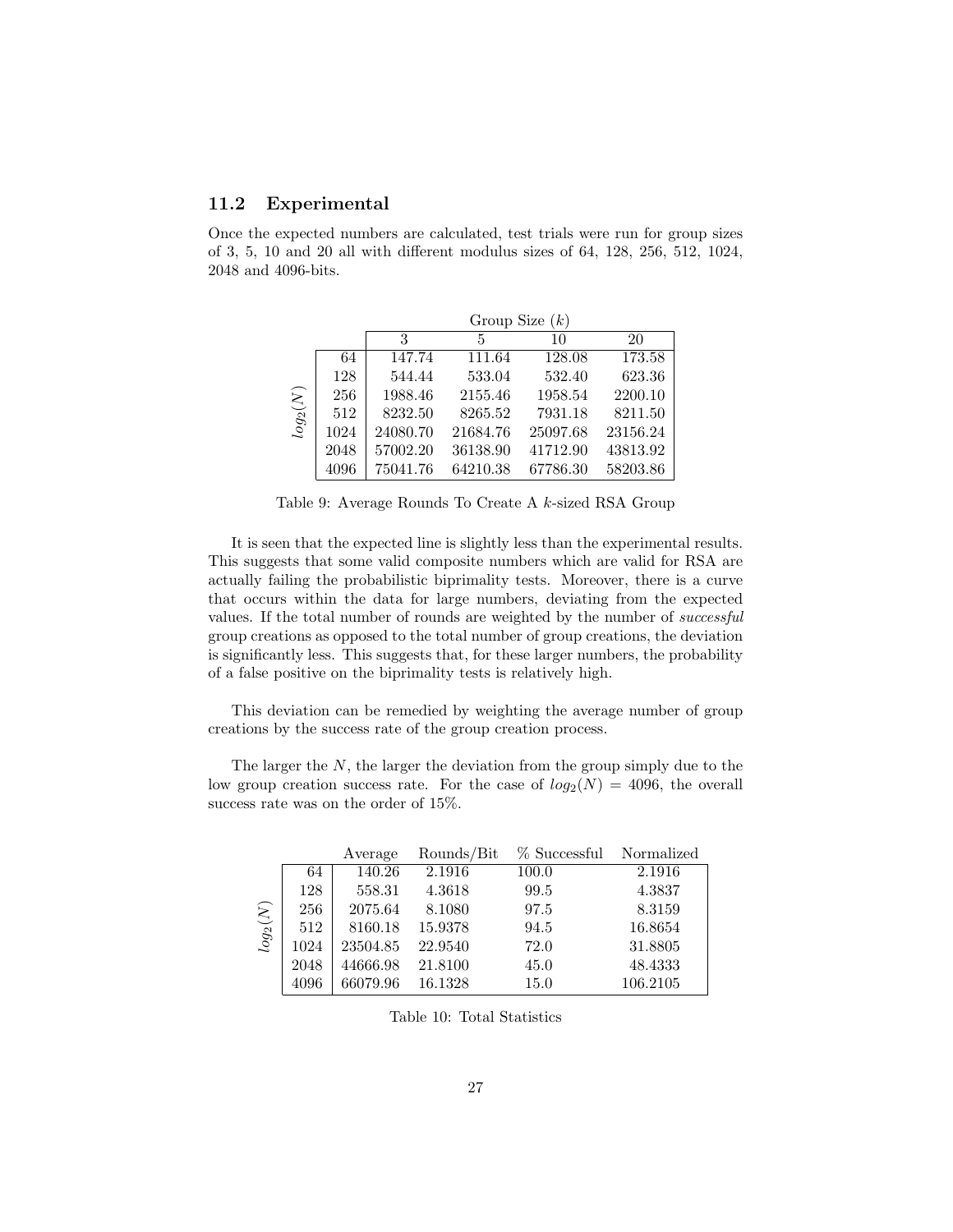

<span id="page-29-0"></span>Figure 12: Average Number of Trails Total



<span id="page-29-1"></span>Figure 13: Average Number of Trails Successful

Though the group creation process may return a false positive, for very large numbers, and the average number of rounds required to successfully create a group may be significantly large, the histograms of all group creations (both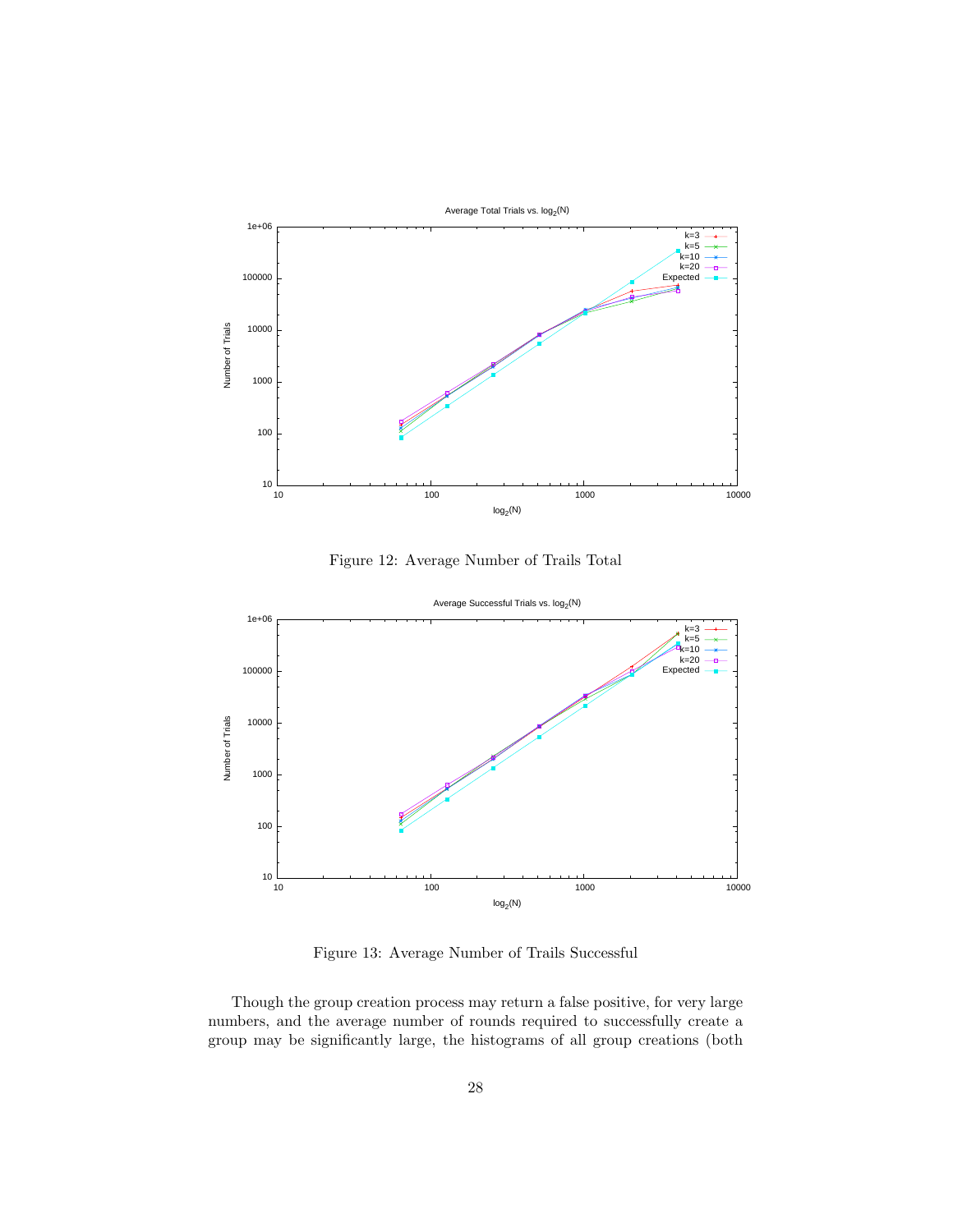successful and unsuccessful) show that most groups are created well within the expected average for the larger numbers. These histograms and cumulative percentages are shown in the Appendices.

The results show a linearly increasing average number of rounds required to build groups with larger modulus numbers. This is on par with the exponential increase of prime numbers to composite numbers ratio as defined by the prime number function  $\pi(x)$  and approximated by  $\frac{x}{\ln(x)}$ .

Unfortunately, the results also show a large variance in the number of rounds required to create a group of a specific size. In a mobile ad-hoc network, this is simply unacceptable performance and cannot be considered feasible to perform the operations as described in this paper. Fortunately, in networks where reliability and network connectivity is relatively high, the setup time could almost be considered insignificant versus the security gained through parties that only have semi-trusting relationships.

Lastly, it can be seen in the calculation of  $e^{-1} \mod \phi(N)$  section of the algorithm that the values of  $a$  and  $b$ , found through use of the Extended Euclidean Algorithm, have the possibility of being very large numbers which cannot be reduced due to the fact that  $\phi(N)$  is unknown. This can cause for a very large amount of computational overhead when decrypting any message sent though the technique described. Considering that mobile ad-hoc networks are usually of the embedded type of computer and extremely limited in the amount of computing power at the disposal of the machine, performing this operation many times is not very feasible.

## <span id="page-30-0"></span>12 Conclusion

Presented was a distributed public-key creation system for ad-hoc groups based on a traditional RSA system. The system presented was able to create these secure groups with a 1024-bit RSA modulus within an average of around 32689 rounds. Unfortunately, there is a very large variance and undetermined amount of time, due to the independent choice of random variables for the candidacy of  $p$  and  $q$ , associated with the algorithm which yields the algorithm impractical for real world use in mobile ad-hoc networks due to the volatile nature of such networks.

On the other hand, but the algorithm may show itself useful in other networks where the setup time for a 1024-bit of 2048-bit modulus is significantly less than the overall lifetime of the network. In these cases, though the setup time may be long, the generation of a secure group given a semi-trusting relationship with each of the players makes sense.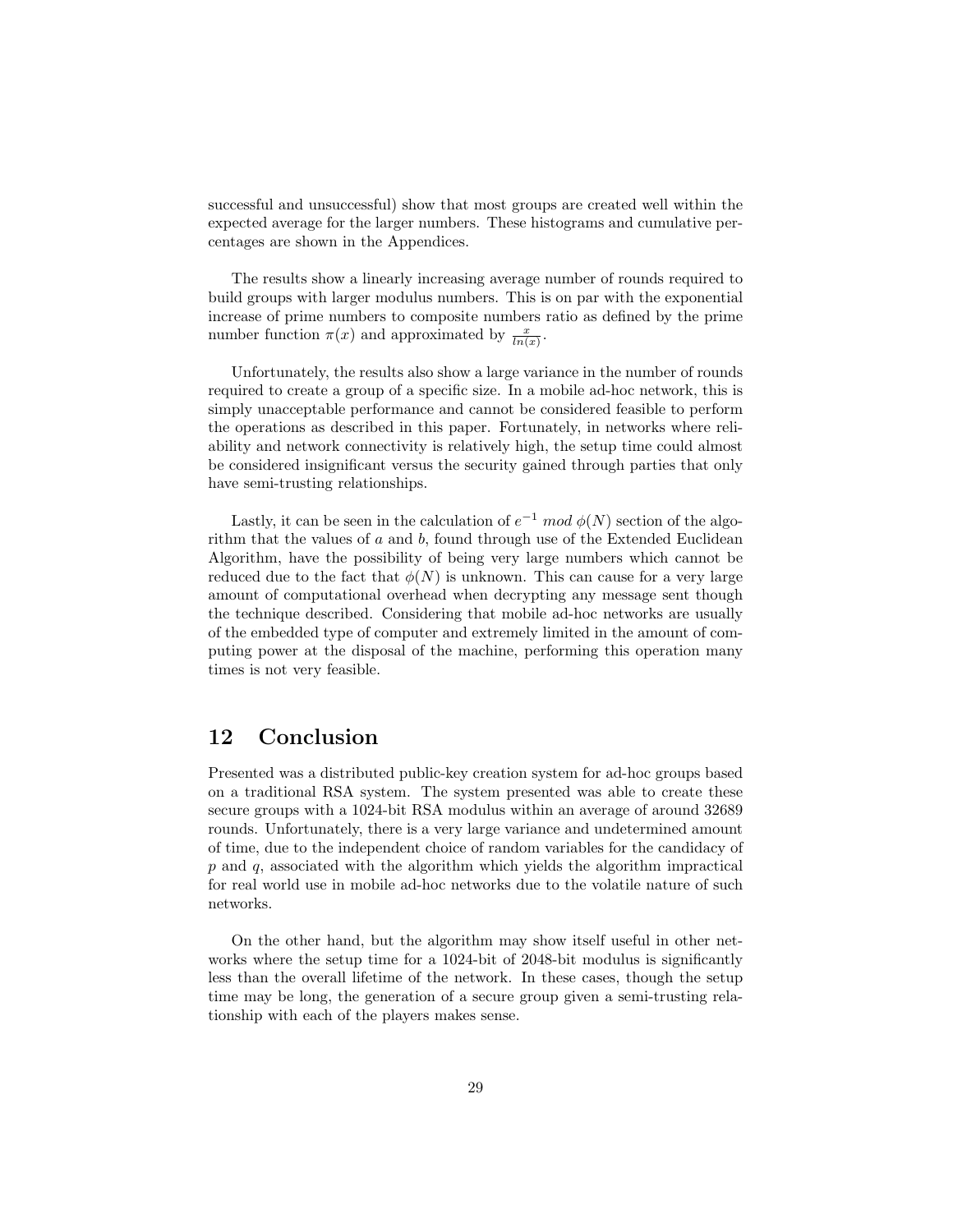In the end, the algorithm described proved useful when dealing with networks that have a high connection reliability and are non-volatile where the computation and real time overhead required for creating the secure RSA group is insignificant when compared to the amount of time the group will be established. Moreover, the complexity and the number of rounds required for the creation of the secure RSA group is not feasible for the current set of embedded systems used in mobile ad-hoc networks today, but with an invention of a hardware accelerated RSA engine to perform the large modular exponentiation and improved battery life for longer radio communication, this solution can be revisited as a way to create secure groups between semi-trusted parties in less volatile mobile ad-hoc networks.

## <span id="page-31-0"></span>13 Future Work

Though the testing was successful in creating a secure RSA group using the protocol as defined by Boneh, there are still some outstanding questions as well as implementation details that were not within the scope of this project but still are required to fully implement the secure RSA group.

First, a secure M2MI Unihandle implementation is required to provide appropriate security during the protocol. Once implemented, adding the functionality to the current software functionality should be relatively trivial and should not change any of the underlying architecture.

Second, the peculiar deviation in the average number of rounds required to create a group is not understood. Since this deviation occurs at larger lengths of N, it is definitely worth investigating to see if there is an upper bound to the number of rounds required to find a valid modulus and a reason why, for these larger numbers, the failure rate of the probabilistic biprimality tests fail.

Along the same line of thought, because the distribution of the number of rounds required for group creation is an exponential, the significant majority of groups are created significantly less than the maximum outliers. It is worth investigating whether resetting the pseudo-random number generator after a specified count may be worth while in achieving a secure group quicker without having to fully create all groups.

Next, all objects are setup to run as quickly as possible without any user interaction. All messages being passed back and forth are automatically assumed correct and are never passed above the BonehObject object. This was done to facilitate a very fast group setup time and avoid any and all user interaction. Unfortunately, this is not desirable when deployed so a MessageSink will be necessary to act as a control channel allowing a supervisory object to control group creations, joining, message sending and message receiving.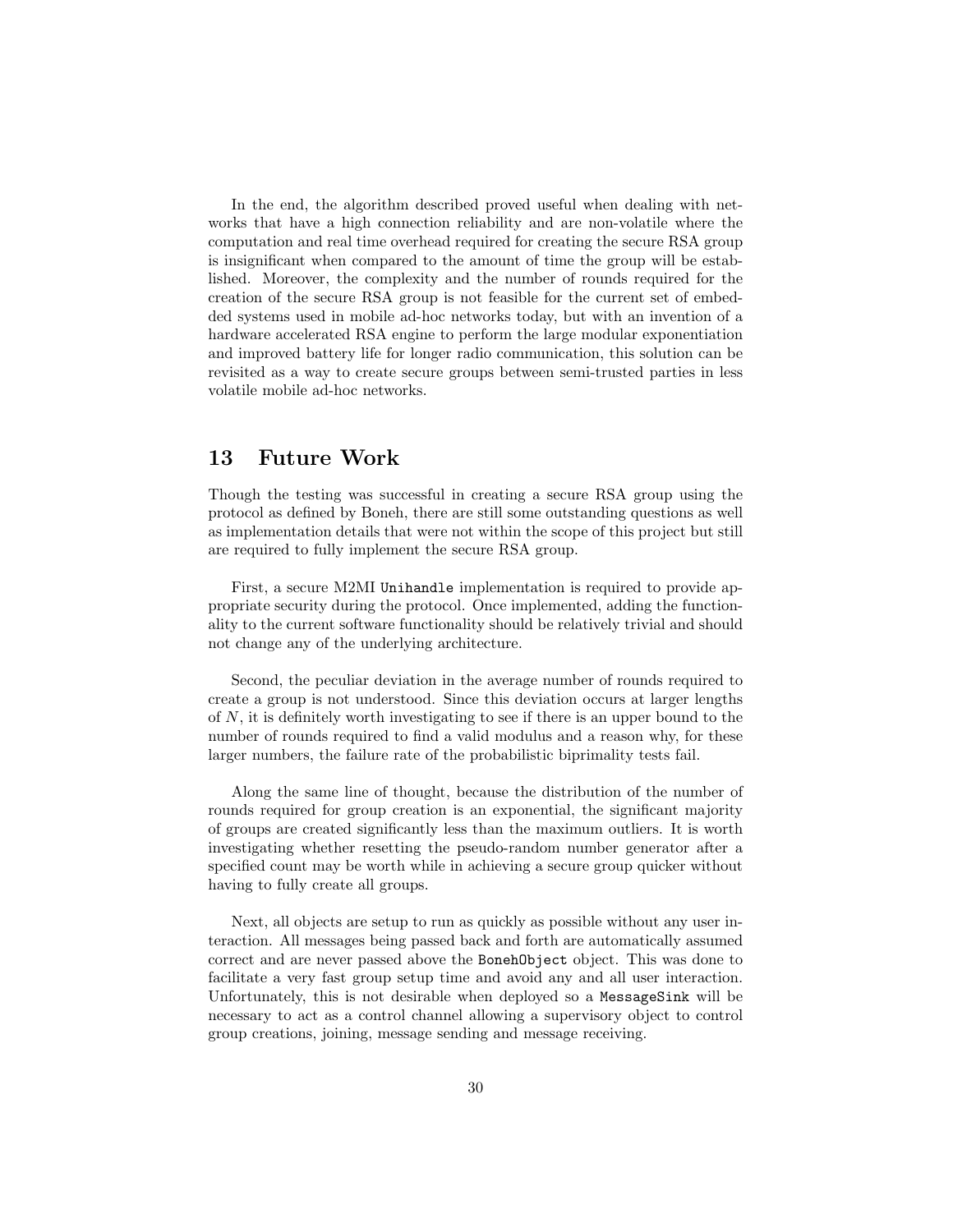Moreover, there is no way to store the group configuration or private key information to retrieve it later. Once any member of the group leaves, it is assumed the group is disbanded and a new group must then be created.

Lastly, measures need to be taken to tolerate deviant members within the group creation process. Boneh alluded to the fact that his method can be tolerant if certain measures are taken but might be susceptible in the trivial case.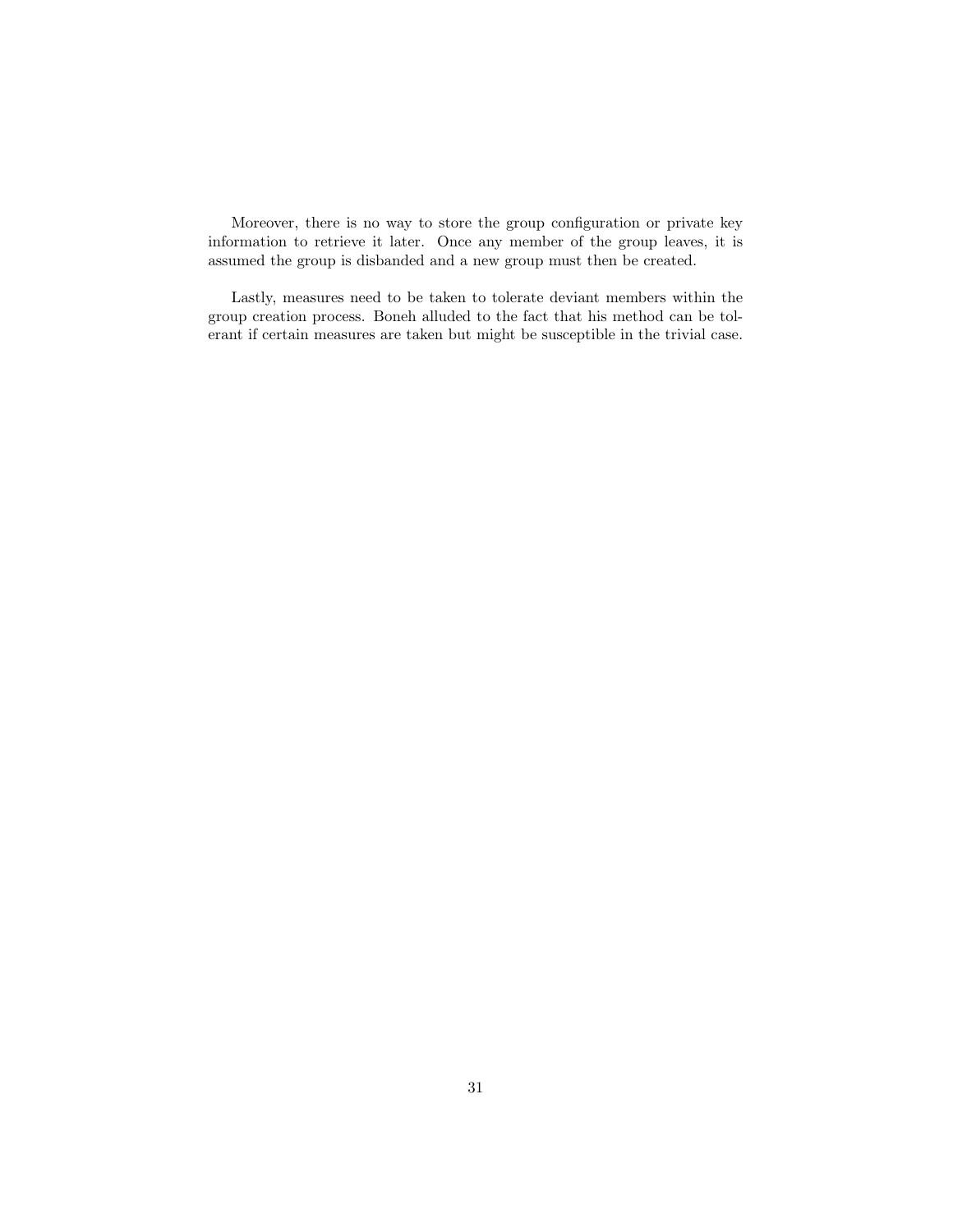## <span id="page-33-0"></span>14 References

- 1. Ben-Or, M., Goldwasser, S., and Wigderson, A. 1988. Completeness theorems for non-cryptographic fault-tolerant distributed computation. Proceedings of the 20th Annual ACM Symposium on Theory of Computing (Chicago, Ill., May 2-4). ACM, New York, pp. 1-10.
- 2. Benaloh (Cohen), J. 1987. Secret sharing homomorphisms: keeping shares of a secret secret. Advances in Cryptology - Crypto '86. Lecure Notes in Computer Science, vol. 263. Springer-Verlag, New York, pp. 251-260.
- 3. Boneh, D., Franklin, M. 2001. Efficient generation of shared RSA keys. Proceedings Crypto '97. Lecture Notes in Computer Science, vol. 1233. Springer-Verlag, New York, pp. 425-439.
- 4. Catalano D, Gennaro R, Halevi S. Computing Inverses over A Shared Secret Modulus. Advances in Cryptology - EUROCRYPT 2000. Lecture Notes in Computer Science, vol. 1807. Springer-Verlag, New York, pp. 190-206.
- 5. Malkin M, Wu T, Boneh D. Experimenting with shared generation of RSA keys. Internet society's symposium on network and distributed system security (SNDSS), 1999; pp. 43-56.
- 6. Shamir, A. 1979. How to share a secret. Commun. ACM 22, 11 (Nov.), 612-613.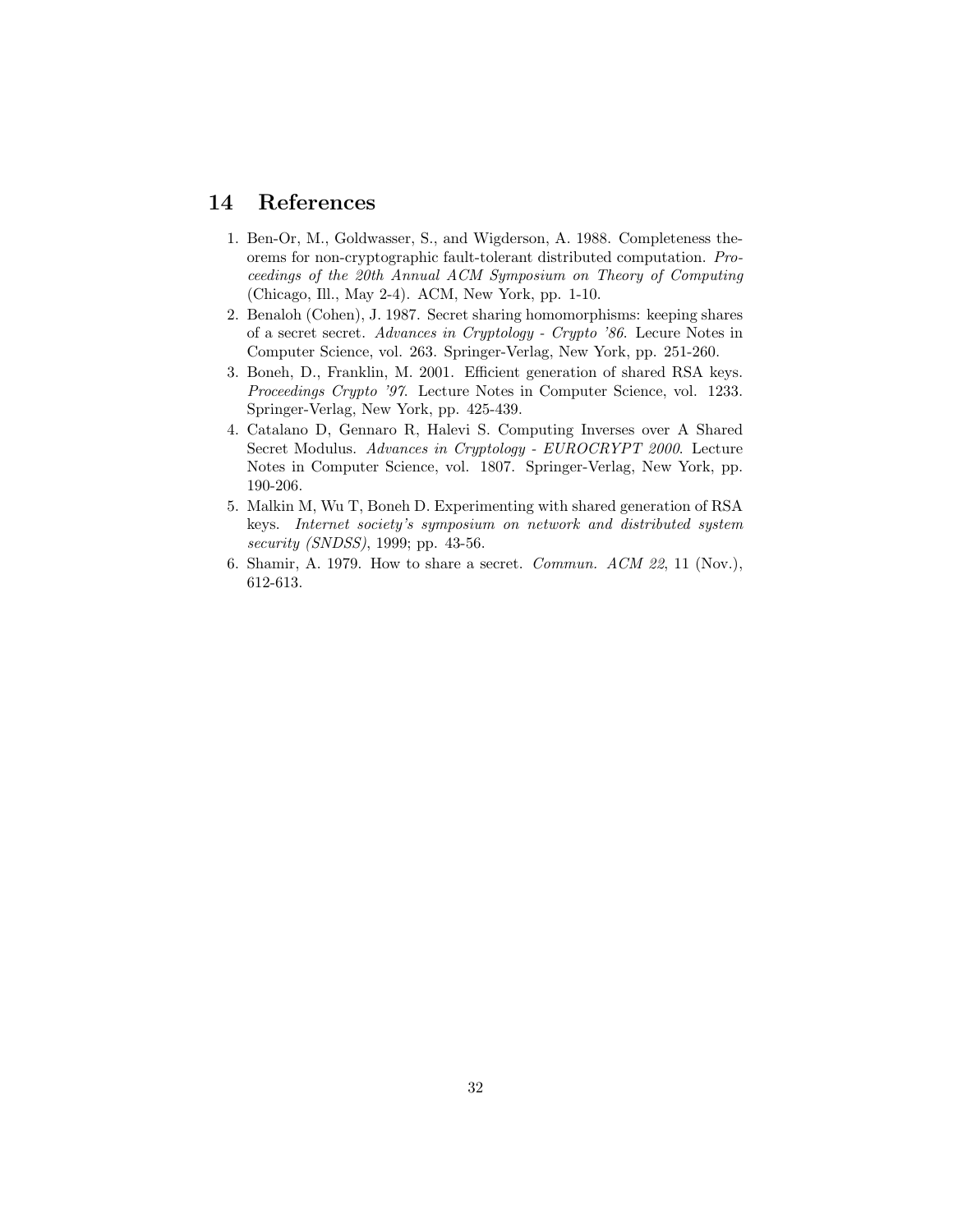## Appendix A: GroupTest.java

```
import edu.rit.m2mi.M2MI ;
/**
 * Test program that will run a number of times through the group creation
 * process and print out an average of the number of rounds required
 * to create the group.
 * @author
                  Brian Padalino
 */
public class GroupTest {
      /**
* Perform the test for <i>n</i> iterations and return the average
      * number of iterations for group creation.
      *
      * @param n The number of times to perform the test.
      * @return The average number of rounds required to run the test.<br>*/
      */<br>
private static int performTest( int n, int k, int numbits ) {<br>
int average = 0;<br>
for( int i = 0; i < n; i++) {<br>
System.out.println( "Starting test #" + i );<br>
BonehObject[] objects = new BonehObject[k];<br>
for( int j = 0;
                 }<br>objects[0].setNumberOfShares(k) ;<br>objects[0].runGroup() ;<br>System.out.println( " Count: " + objects[0].getCount()) ;<br>average += objects[0].getCount() ;
           }
          return average / n ;
     }
     /**
      * Run the tests for 512, 1024, 2048 and 4096 bits for a number of
      * tests and print out the average.
       *
      * @param args Arguments that actually don't do anything.
      */
public static void main( String args[] ) {
          int average = 0 ;
          M2MI.initialize() ;
           for( int i = 64 ; i <= 4096 ; i=i*2 ) {
                average = 0 ;
                 System.out.println( "Running tests for " + i + " bits") ;
average = performTest( 25, 5, i ) ;
System.out.println( "Average: " + average ) ;
          }
     }
}
```
<span id="page-34-0"></span>Figure 14: GroupTest.java Testing Program

This program was used to generate the data used for the trial runs.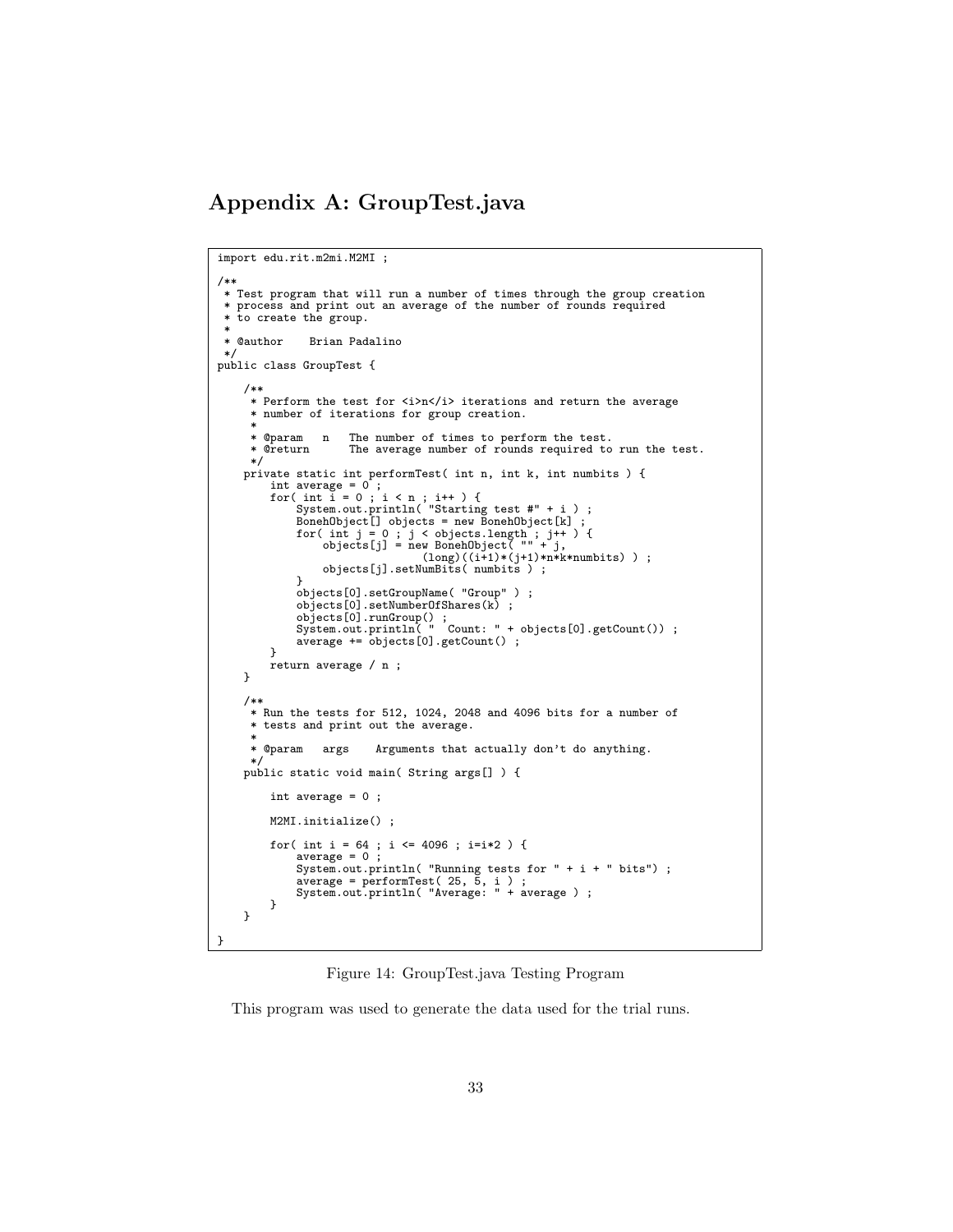# Appendix B:  $log_2(N) = 64$  Trial Runs



<span id="page-35-0"></span>Figure 15: Histogram  $log_2(N) = 64$ 



<span id="page-35-1"></span>Figure 16: Cumulative Percentage  $log_2(N) = 64$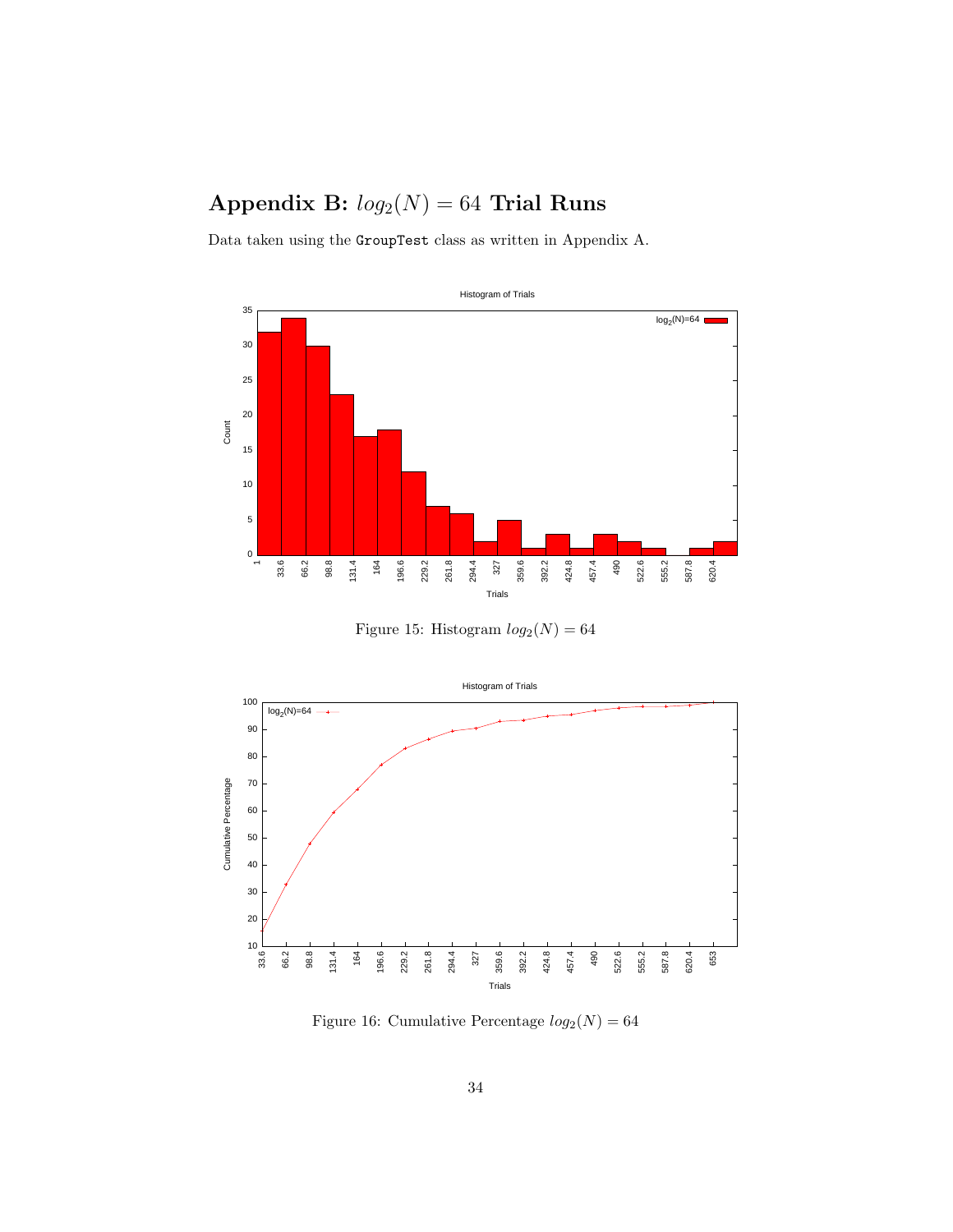## Appendix C:  $log_2(N) = 128$  Trial Runs



<span id="page-36-0"></span>Figure 17: Histogram  $log_2(N) = 128$ 



<span id="page-36-1"></span>Figure 18: Cumulative Percentage  $log_2(N) = 128$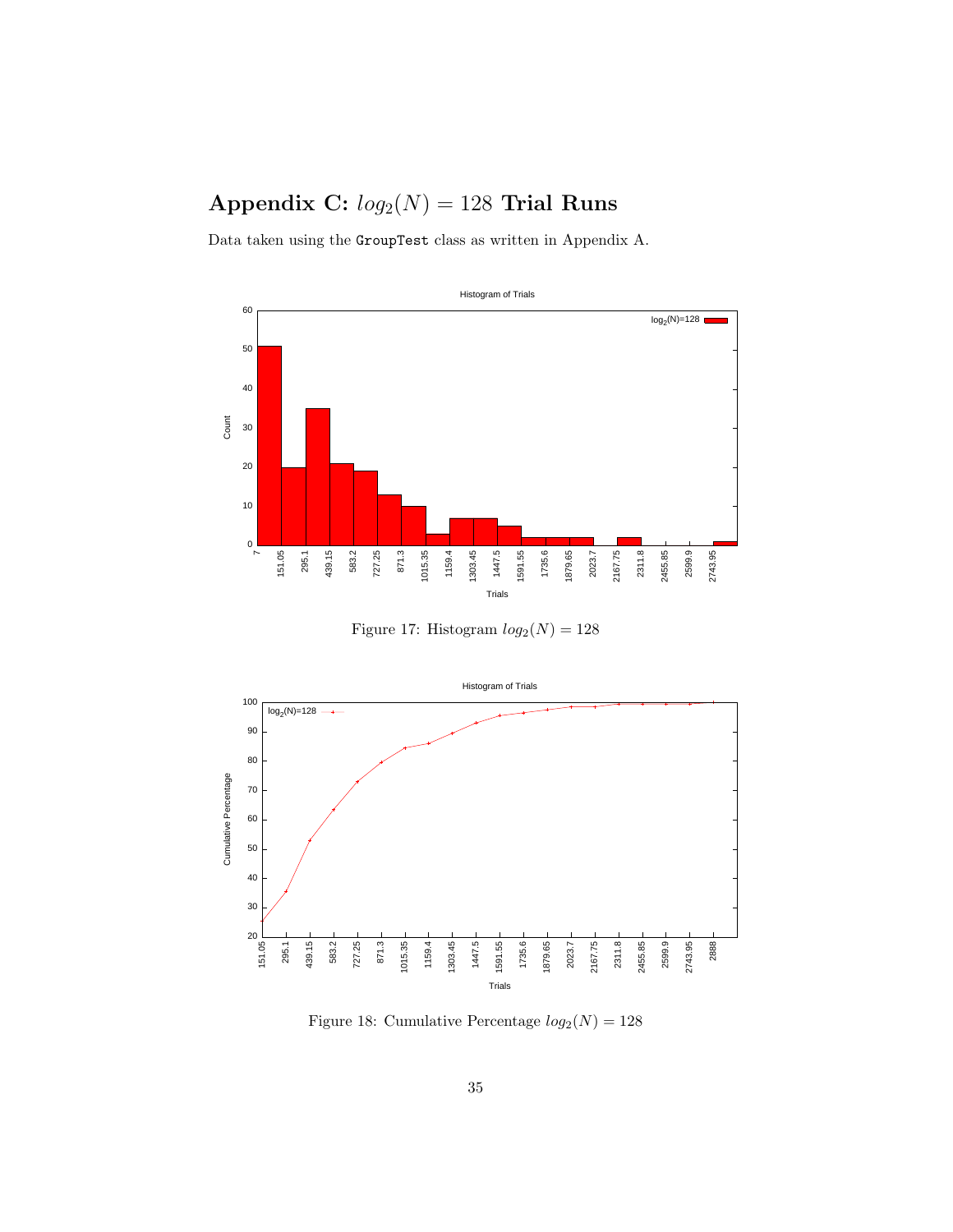# Appendix D:  $log_2(N) = 256$  Trial Runs



<span id="page-37-0"></span>Figure 19: Histogram  $log_2(N) = 256$ 



<span id="page-37-1"></span>Figure 20: Cumulative Percentage  $log_2(N) = 256$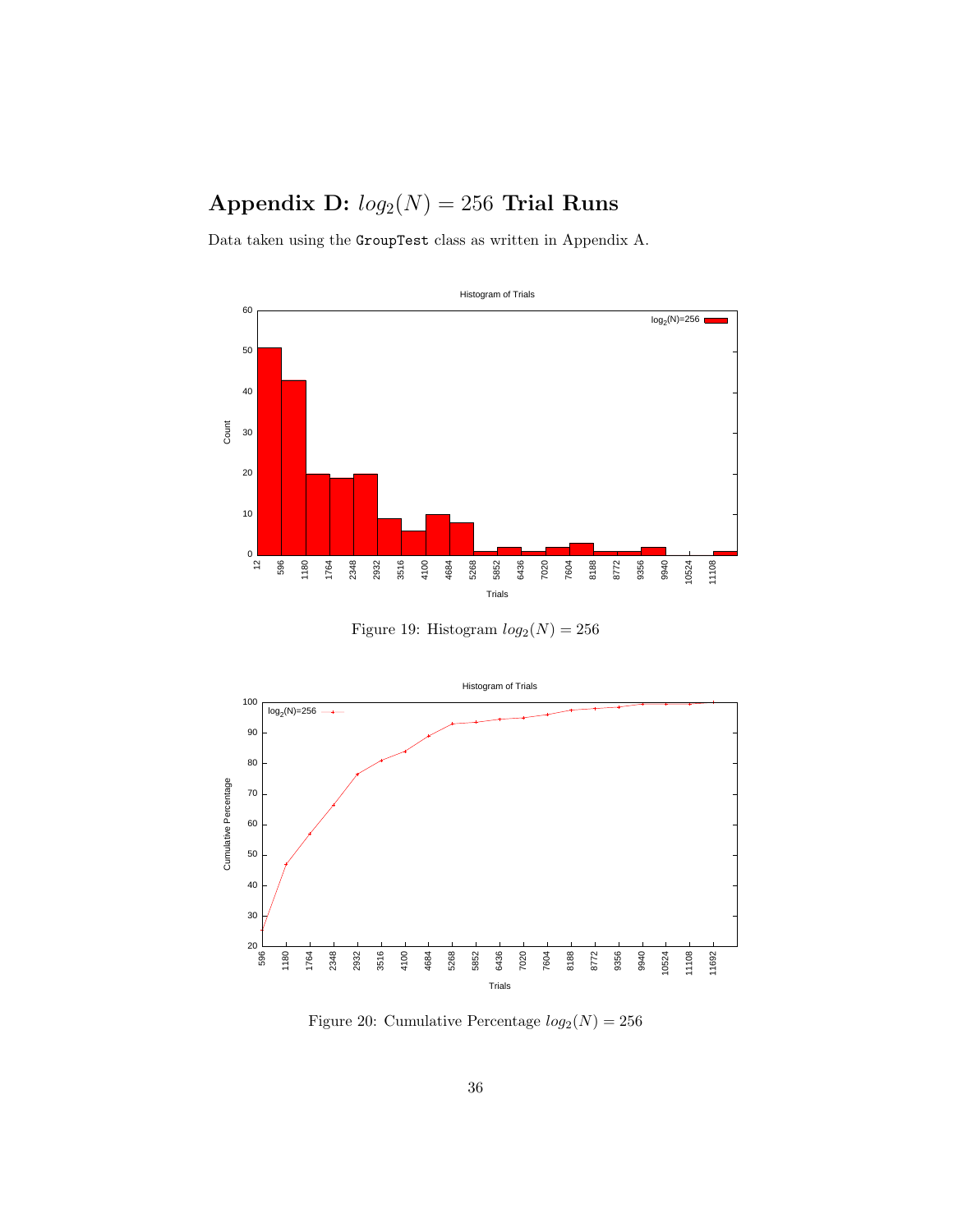## Appendix E:  $log_2(N) = 512$  Trial Runs



<span id="page-38-0"></span>Figure 21: Histogram  $log_2(N) = 512$ 



<span id="page-38-1"></span>Figure 22: Cumulative Percentage  $log_2(N) = 512$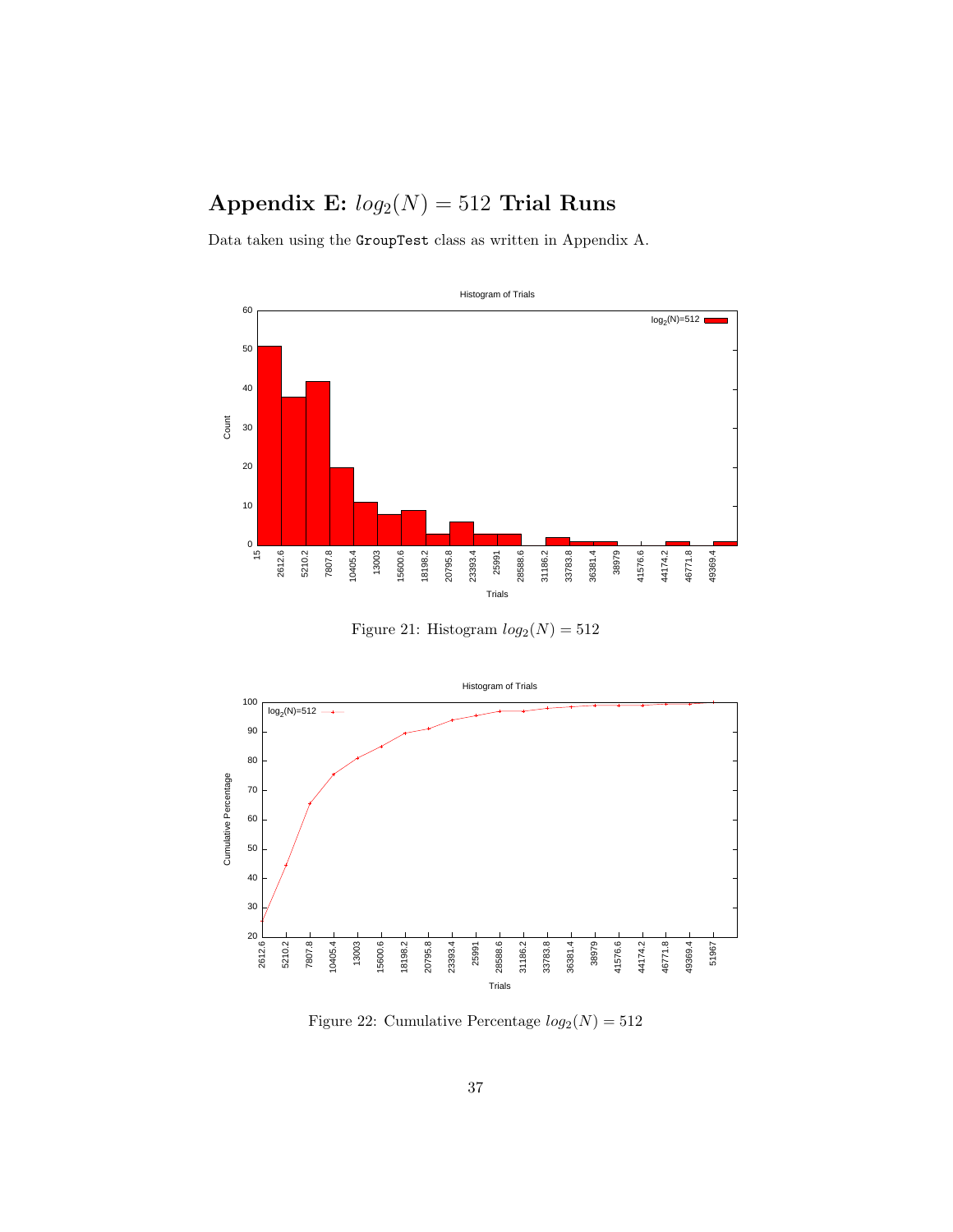## Appendix F:  $log_2(N) = 1024$  Trial Runs



<span id="page-39-0"></span>Figure 23: Histogram  $log_2(N) = 1024$ 



<span id="page-39-1"></span>Figure 24: Cumulative Percentage  $log_2(N) = 1024$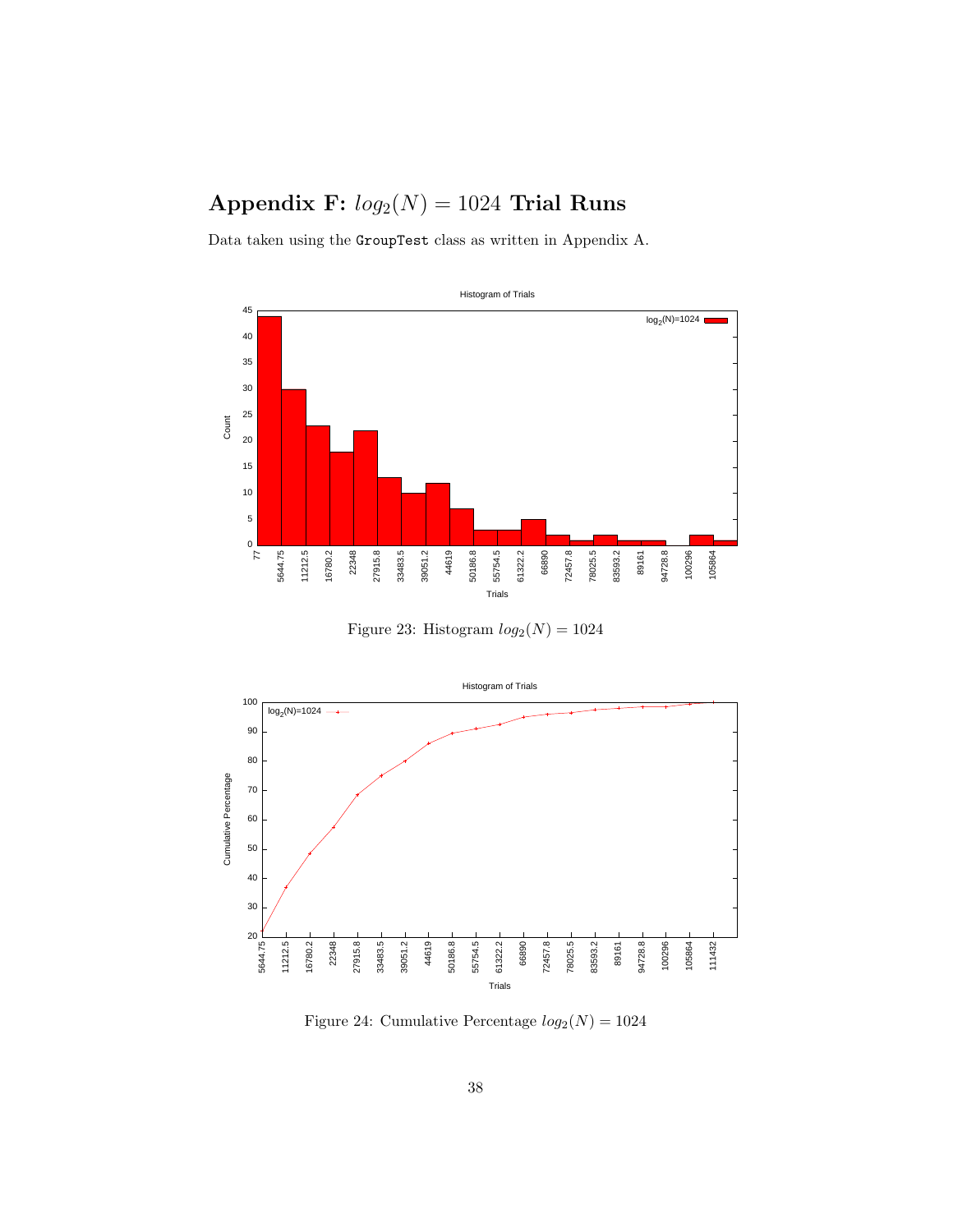## Appendix G:  $log_2(N) = 2048$  Trial Runs



<span id="page-40-0"></span>Figure 25: Histogram  $log_2(N) = 2048$ 



<span id="page-40-1"></span>Figure 26: Cumulative Percentage  $log_2(N) = 2048$